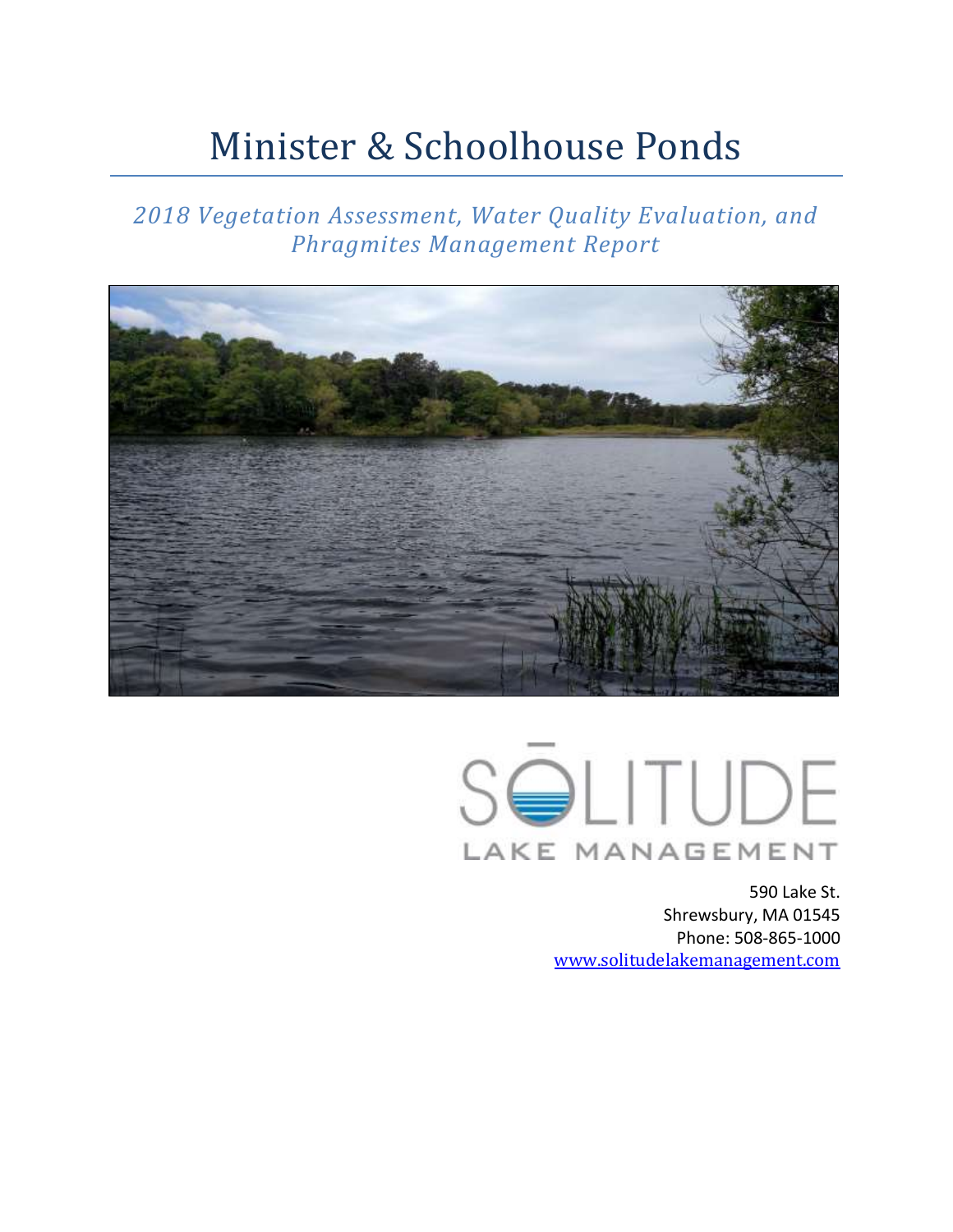## Contents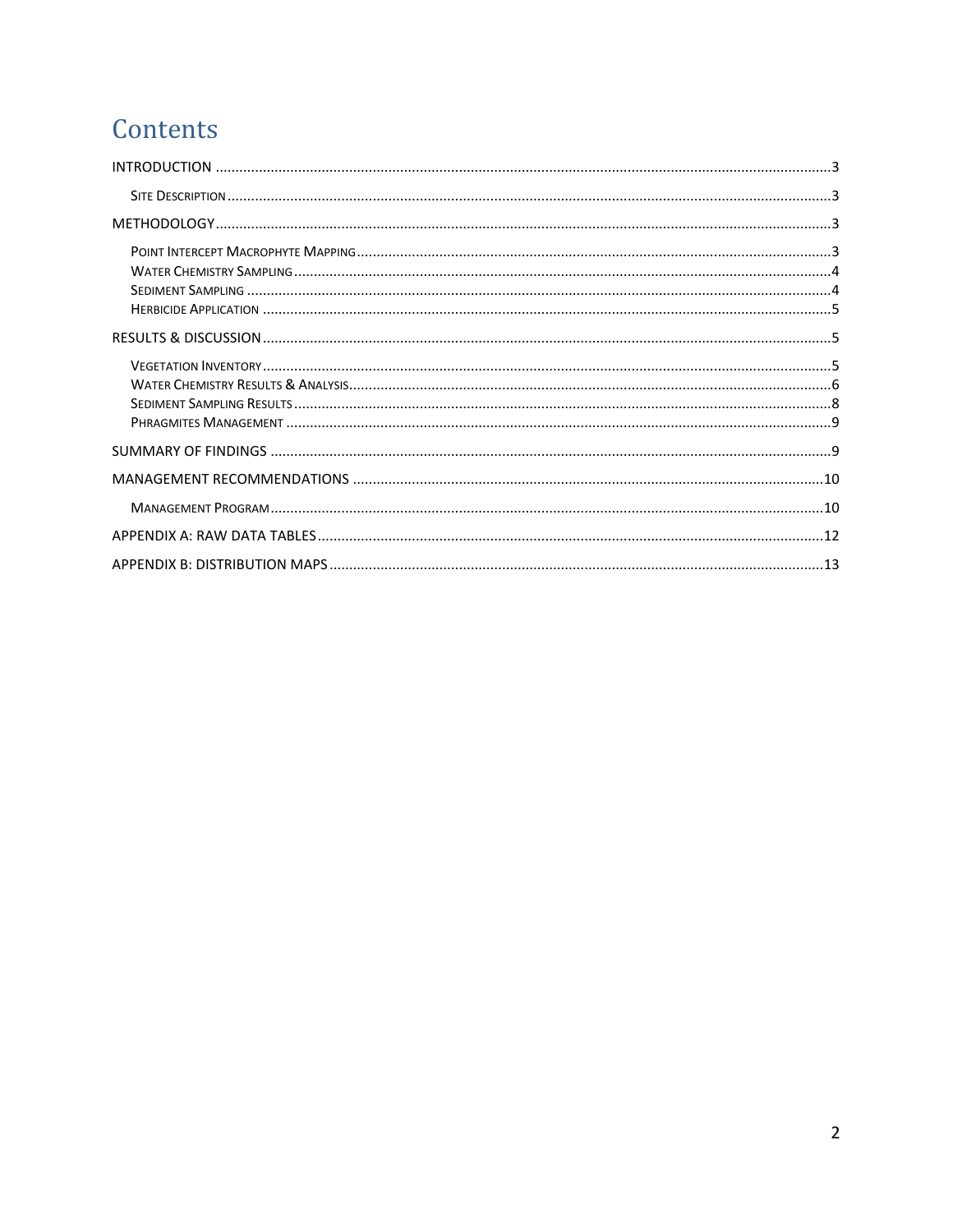## *2018 Vegetation Assessment, Water Quality Evaluation, and Phragmites Management* Report

Minister/Schoolhouse Pond Eastham, Massachusetts

## <span id="page-2-0"></span>Introduction

SŌLitude Lake Management (SŌLitude) was contracted by the Town of Eastham Health Department to assess the macrophyte growth extent at Minister/Schoolhouse Pond, comparative to the mid-season survey completed in 2017, in addition to investigating potential nutrient impairment by means of water quality and sediment sampling. The common reed (*Phragmites australis*) documented at the pond in 2017 was managed in 2018. The focus of this assessment was not only to better understand the current extent of the native plant assemblage, but also to evaluate the feasibility and long-term success of various restoration techniques.

#### <span id="page-2-1"></span>Site Description

Minister/Schoolhouse Pond is a 22.3-acre waterbody located in Eastham, MA, comprised of two basins commonly referred to as separate ponds – Minister Pond as the northern basin and Schoolhouse Pond as the southern basin. The Minister basin is the larger and shallower of the two, at 16.8 acres with a maximum depth of 15 feet. The Schoolhouse basin is approximately 5.6 acres and reaches 18.5 feet at its deepest. Based on StreamStats and local reports, water primarily flows into the Minister basin and out through the Schoolhouse basin. Nearly the entire watershed is residentially developed, potentially contributing to nutrient deposition into the pond.

The 2009 assessment of the Eastham ponds founded the need for remediation of Minister/Schoolhouse Pond in terms of nutrient impairment. In order to establish an updated state of the pond, SŌLitude performed an assessment of Minister/Schoolhouse Pond, including water chemistry, plankton, and vegetation sampling. Impairment was confirmed by means of the 2017 monitoring, leading to the conception of the 2018 work program.

The following report will discuss: methodology, vegetation assemblage and Phragmites management, water quality & sediment conditions, and management recommendations concentrated on nutrient remediation.

## <span id="page-2-2"></span>Methodology

#### <span id="page-2-3"></span>Point Intercept Macrophyte Mapping

The Point Intercept Method (PIM) of sampling macrophytes is designed to determine the extent of aquatic growth within an area of concern. The 50 sample sites established in 2017 were created by placing a georeferenced 40-m grid data layer over an orthophoto Minister/Schoolhouse Pond and placing data collection sites at each vertex (Appendix B – Sample Location map). A handheld Garmin GPS unit was used to locate each data point in the field.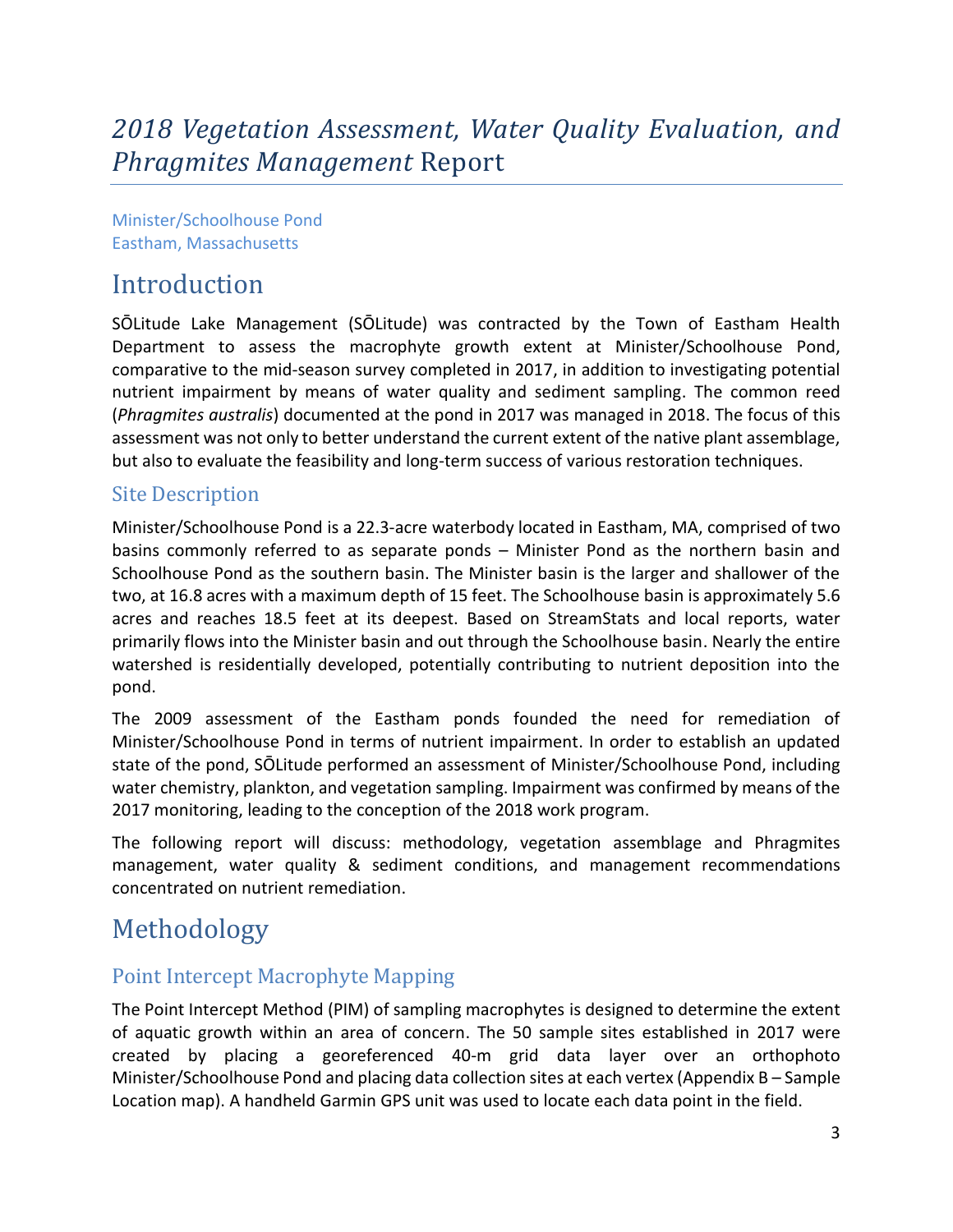The Rake Toss Methodology, developed by the US Army Corps of Engineers and modified by Cornell University was used for this survey (Lord and Johnson 2006). A single rake toss to collect submersed plant specimens was executed at each of the established sample sites. The following data was collected from each rake toss: overall abundance of macrophyte growth, relative abundance of each species, and any other pertinent field notes regarding the sample location (such as notes on bottom substrate and nearby aquatic/emergent plant growth). The abundance scale defined by this methodology was used to categorize the observed macrophyte growth for each rake toss:

- Z Zero: no plants on rake
- T Trace: Fingerful on rake
- S Sparse: Handful on rake
- M Medium: Rakeful of plants
- D Dense: Difficult to bring into boat

Water depth was also recorded through the use of a hand-held depth finder at each sample location. However, when extensive macrophyte growth in shallow water inhibited the use of the depth finder, a calibrated 6' pole or paddle was used to measure approximate depths.

Macrophyte specimens not readily identifiable in the field were collected and bagged with corresponding sample site information. The collected vegetation samples were then placed in a cooler and transported to SŌLitude for further inspection and positive identification. Regionally appropriate taxonomic keys were used to identify the aquatic macrophytes to the lowest practical taxa – typically to species.

#### <span id="page-3-0"></span>Water Chemistry Sampling

Water quality samples were collected at two locations within the pond – the relative centers of each basin – and at two depths for each location. The Minister basin was sampled at 2 feet and 13 feet, and the Schoolhouse basin was sampled at 2 feet and 15 feet. The samples were analyzed for the following parameters: total phosphorus, orthophosphate, total alkalinity. Additional parameters were analyzed in-situ using a calibrated YSI ProPlus; specific conductance readings were taken at depth and temperature and dissolved oxygen profiles were recorded for each sample location. Clarity at each sample location was recorded using a secchi disk.

#### <span id="page-3-1"></span>Sediment Sampling

The sediment content was tested for available phosphorus to evaluate the design and potential effectiveness of a phosphorus inactivation treatment using Alum or polyaluminum chloride (PAC). Samples were collected using an Ekman dredge or equivalent every 100 feet along a transect for each basin. The samples were composited into Shallow (<10 feet depth) and Deep (>10 feet depth) samples and analyzed for the following parameters: grain size, percent solids, loosely sorbed phosphorus (labile), iron-bound phosphorus (reductant-soluble), organic phosphorus, and other unavailable forms.

Additionally, sediment cores were taken within the littoral zone to estimate the depth extent of the aquatic plant roots. Sample locations were placed along a transect within the littoral zone, extending from the shoreline to approximately 10 feet, where possible.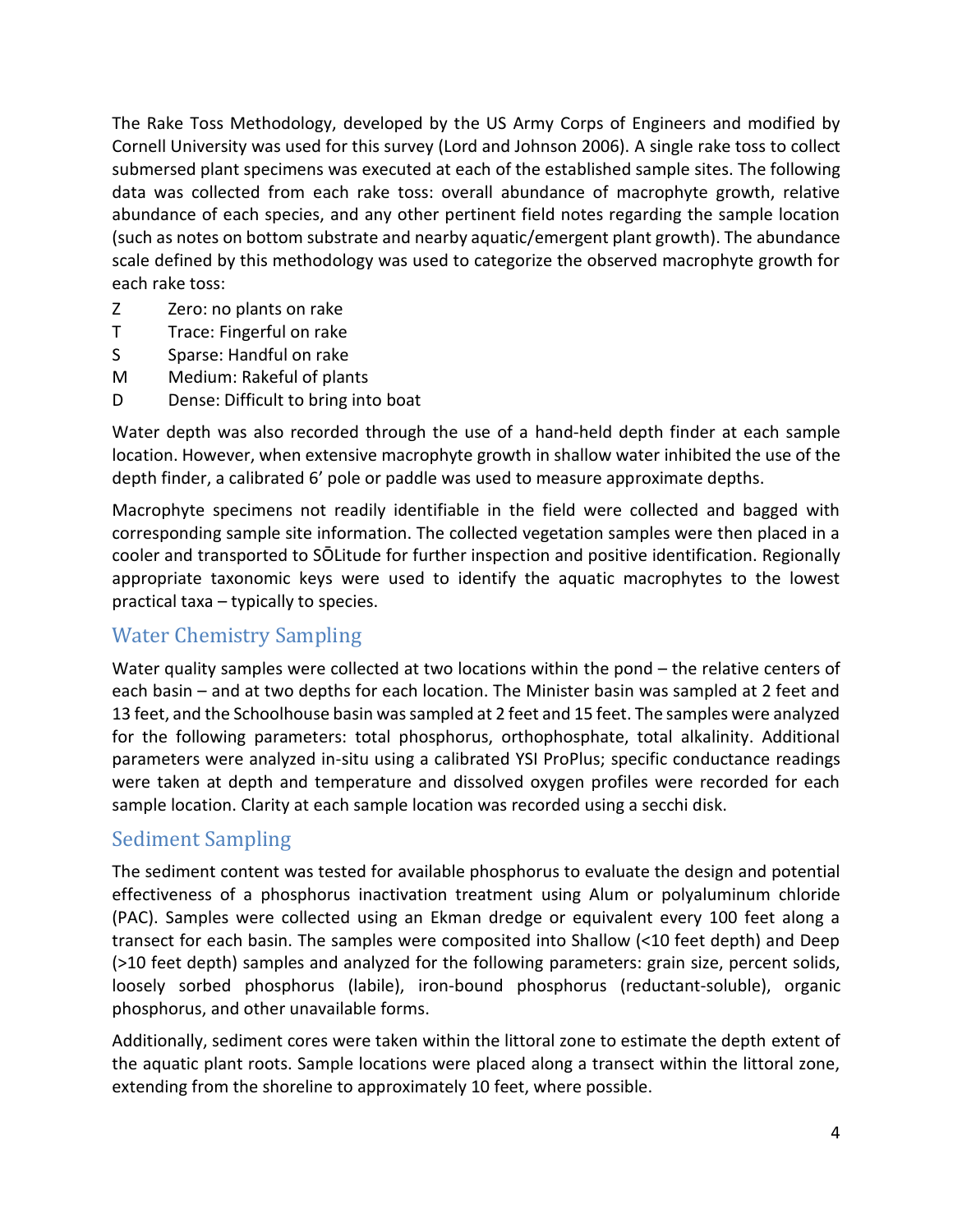#### <span id="page-4-0"></span>Herbicide Application

Refer to the Phragmites Management section for a discussion of herbicide application methodologies.

## <span id="page-4-1"></span>Results & Discussion

#### <span id="page-4-2"></span>Vegetation Inventory

On August 14th, 2018 a two-Biologist crew from SŌLitude conducted the point-intercept survey at Minister/Schoolhouse Pond. As with the 2017 survey, no non-native aquatic species were documented at the time of the survey.

Table 1 (below) lists the macrophytes that have been identified at Minister/Schoolhouse Pond. Raw data and distribution maps for each species are provided in Appendices A and B, respectively.

| <b>Scientific Name</b> | <b>Common Name</b>          | June 21, 2017     | August 14, 2018 |
|------------------------|-----------------------------|-------------------|-----------------|
| Brasenia schreberi     | Watershield                 | 2%                |                 |
| Ceratophyllum sp.      | Coontail                    | 4%                | 24%             |
| Chara/Nitella          | Macro-algae                 | 2%                |                 |
| Eleocharis sp.         | Spikerush                   | 4%                | 2%              |
| Elodea nuttallii       | Western Waterweed           | 8%                | 2%              |
| Fontinalis sp.         | <b>Aquatic Moss</b>         | 14%               | 6%              |
| Myriophyllum farwellii | Farwell's Watermilfoil      | $\qquad \qquad -$ | 2%              |
| Najas gracillima       | Northern Naiad              |                   | 8%              |
| Nuphar variegata       | <b>Yellow Waterlily</b>     | 20%               | 32%             |
| Nymphaea odorata       | White Waterlily             | 24%               | 44%             |
| Nymphoides cordata     | <b>Floating Heart</b>       | 16%               | 2%              |
| Potamogeton sp.        | Thin-leaf Pondweed          |                   | 6%              |
| Potamogeton epihydrus  | Ribbon-leaf Pondweed        | 10%               | 28%             |
| Potamogeton pusillus   | Small Pondweed              | 4%                |                 |
| Utricularia gibba      | Humped Bladderwort          | 8%                | 18%             |
| Utricularia minor      | Lesser Bladderwort          | 4%                | 8%              |
| Utricularia purpurea   | <b>Whorled Bladderwort</b>  | 2%                | 2%              |
| Utricularia radiata    | Little Floating Bladderwort | 16%               | 2%              |
| Utricularia vulgaris   | Common Bladderwort          | 2%                | 6%              |
| Vallisneria americana  | <b>Tapegrass</b>            | 2%                | 2%              |

*Table 1. Macrophyte Inventory\* and Frequency of Occurrence† at Minister/Schoolhouse Pond*

†%Frequency of Occurrence is calculated from the total sample points surveyed (n=50)

The 2018 survey documented seventeen aquatic species – all of which are native to the state of Massachusetts. Of the seventeen (17) native macrophytes, thirteen (13) are submersed, one is classified as a bryophyte, and three (3) are floating-leaf species.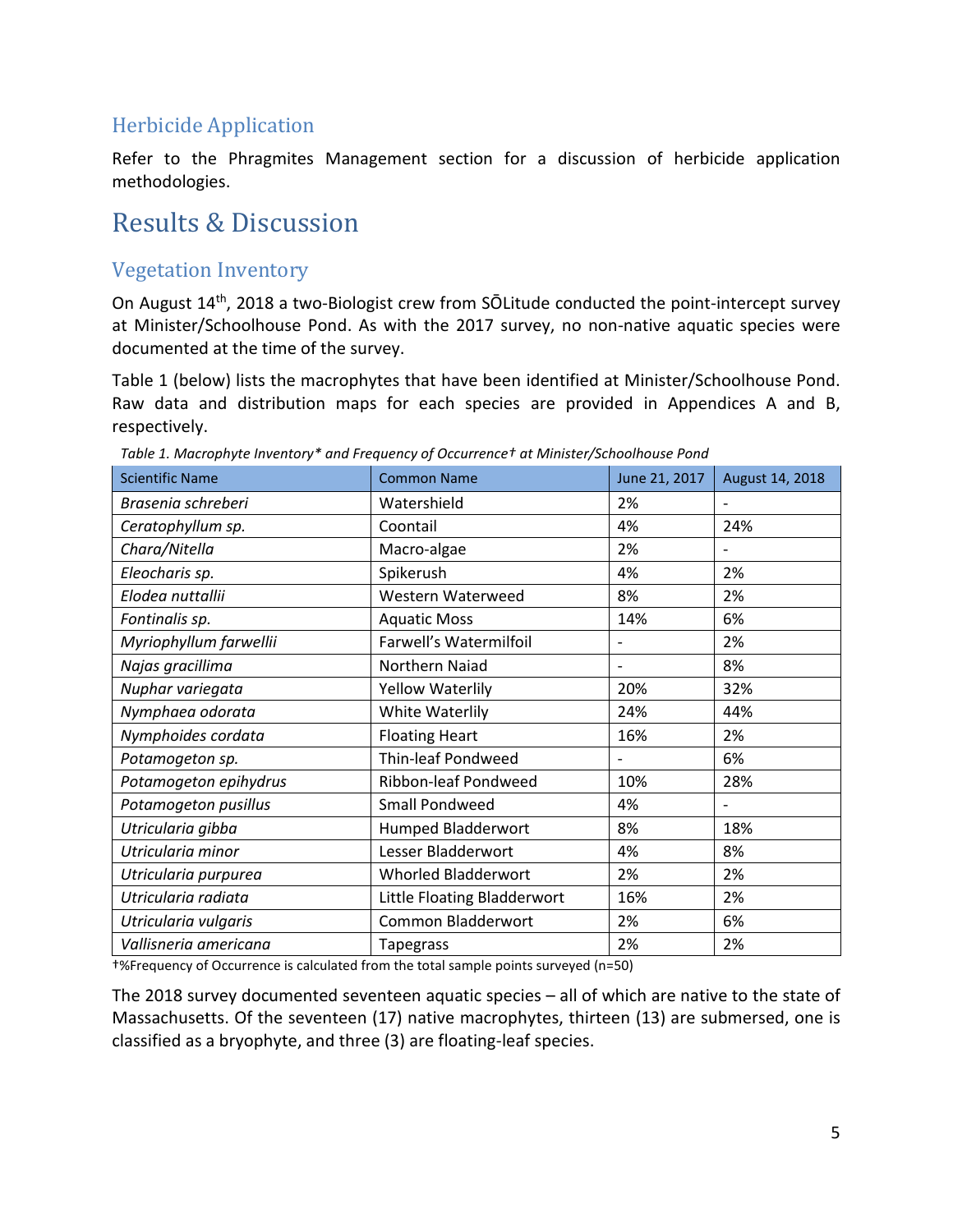Over half of the points (54%) supported vegetation, where the littoral zone supported an average richness of 3.6 species (vegetated points only). Point 36 in the connecting channel between the two basins supported the maximum richness of seven (7) species (Appendix B).

Overall abundance is categorized as Medium/Dense for 42% (21/50 sites) of the survey area, and nearly all of the 27 vegetated points. Based on the overall abundance of the growth documented during the survey, a high deposition of biovolume in the littoral zone likely occurs when plants die back in the fall. However, the littoral zone is confined to a narrow band of the immediate shoreline and is not wholly captured by the survey points. Comparatively, the 2017 overall abundance was primarily Trace/Sparse, at 38% (19/50 sites). No 2017 sites were categorized as Dense.

White waterlily, the bladderwort genus, and yellow waterlily remained the most common species in Minister/Schoolhouse Pond, in addition to coontail and ribbon-leaf pondweed. Considering the later nature of the 2018 survey when compared to 2017, greater abundance and distribution of these particular species is reasonable. The reduced presence of floating heart is also likely due to the later nature of the survey. The floating heart leaf typically emerges earlier than full leafout of the waterlilies, and therefore begins to senesce as the waterlily pads mature. Additional distribution of the floating heart was noted in the Schoolhouse basin, outside of the survey points.

As with the 2017 survey, a greater number of species were documented in the Minister basin. Northern naiad, Farwell's watermilfoil, western waterweed, whorled bladderwort, little floating bladderwort, spikerush, tapegrass, and thin-leaf pondweed were only documented in the Minister basin. Farwell's watermilfoil was documented for the first time in 2018, and only supported in the northwestern corner of the Minister basin.

The emergent and wetland vegetation was still prominent along the less developed shoreline of the pond. A native pennywort population (*Hydrocotyle sp*.) was documented along the shoreline, at a greater distribution than just at the launch location from 2017. Growth was too immature to determine between whorled marsh pennywort (state protected) and many-flowered pennywort (common). The stands of invasive common reed appeared slightly increased from 2017, where additional pioneer growth was observed on the Minister basin shoreline and noted for later management.

#### <span id="page-5-0"></span>Water Chemistry Results & Analysis

Two sampling sessions were conducted throughout the season: June  $21^{st}$  and July  $24^{th}$  (Table 2). A sampling location was visited in each basin at which two depths were sampled: 2ft and 2 feet above the relative bottom (Appendix B).

At the time of each sampling, all locations fell within acceptable ranges for multiple parameters: specific conductance, total alkalinity (for region), and orthophosphate (Table 2.) However, Total Phosphorus, a key parameter that can indicate impairment, was elevated for all sites at all samplings.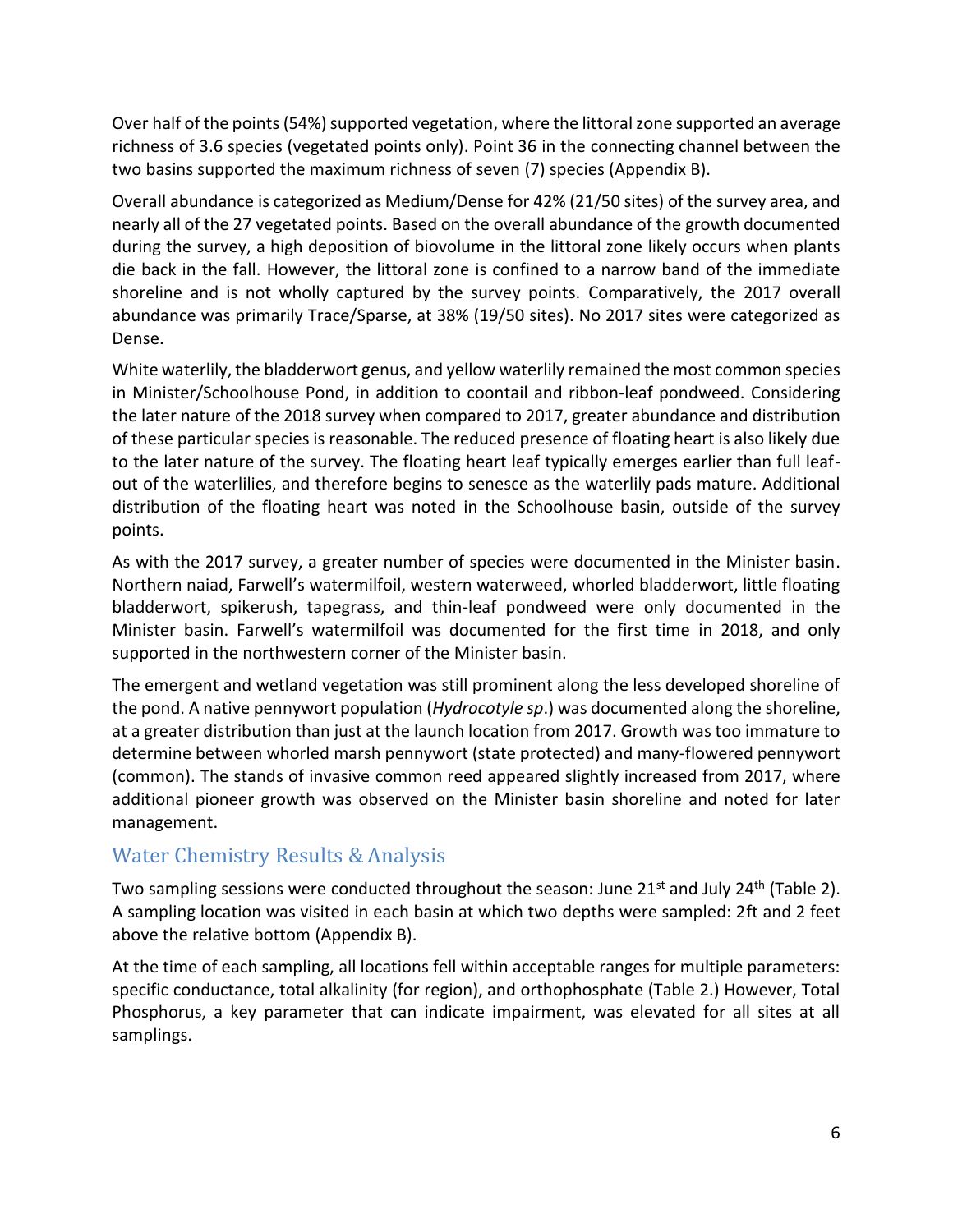|                                           |                     | <b>Minister Results</b>       |                              |                       | <b>Schoolhouse Results</b>   |                     |                       |                       |  |  |
|-------------------------------------------|---------------------|-------------------------------|------------------------------|-----------------------|------------------------------|---------------------|-----------------------|-----------------------|--|--|
| Parameter                                 | June 21st<br>2ft    | June 21st<br>13 <sub>ft</sub> | July 24th<br>2 <sub>ft</sub> | July 24th<br>13ft     | June 21st<br>2 <sup>ft</sup> | June 21st<br>15ft   | July 24th<br>2ft      | July 24th<br>15ft     |  |  |
| <b>Specific Conductance</b><br>(umbos/cm) | 407.3               | 400.7<br>440                  |                              | 440                   | 411.5                        |                     | 430.5<br>420          |                       |  |  |
| <b>Total Alkalinity</b><br>(mg/L)         | 9.20                | 16.40                         | 10.70                        | 27.8                  | 9.10                         | 10.80               | 10.30                 | 9.40                  |  |  |
| Clarity (ft)                              | 4.92                |                               |                              | 3.83                  | 4.58                         |                     | 4.17                  |                       |  |  |
| <b>Total Phosphorus</b><br>(mg/L)         | 0.038               | 0.041                         | 0.034                        | 0.083                 | 0.027                        | 0.032               | 0.034                 | 0.031                 |  |  |
| Orthophosphate<br>(mg/L)                  | ND at 0.005<br>mg/L | ND at 0.005<br>mg/L           | ND at<br>$0.005$ mg/L        | ND at<br>$0.005$ mg/L | ND at 0.005<br>mg/L          | ND at 0.005<br>mg/L | ND at<br>$0.005$ mg/L | ND at<br>$0.005$ mg/L |  |  |

*Table 2: Water Quality Sampling Results Collected 2018*

Total phosphorus is a measure of all forms of phosphorus in the water column (particulate, dissolved, phosphate). Generally, a total phosphorus concentration over 30 parts per billion (ppb, or 0.030 mg/L) is the threshold at which algae blooms or excessive plant growth can be stimulated. Aquatic systems with concentrations 25-96 ppb are considered nutrient rich and eutrophic; >96 ppb contain excessive nutrients and are considered hypereutrophic. Phosphorus concentrations can also vary throughout a water column, depending on factors such as plant growth, aquatic biota, and dissolved oxygen concentration. Waterbodies that stratify (with a lowoxygen hypolimnion) or with low dissolved oxygen in general will release phosphorus from the sediments and contribute to the internal nutrient load of the waterbody.

Overall, both basins are eutrophic at both samplings and were exhibiting evidence of internal phosphorus loading. This is consistent with 2017 phosphorus concentrations, which were also above 30 ppb at the surface. Regarding the Minister basin, the bottom sample increases from 41 ppb to 83 ppb. With an excessive amount of phosphorus in the oxygen-deprived water, the phosphorus typically becomes mixed into the water column in the fall when pond turn-over occurs or when periodic mixing events occur (high winds, storms, etc.), potentially causing algal blooms.

The temperature of a waterbody is one of the limiting factors for algae and plant growth; as temperature increases, biological activity (photosynthesis, respiration, and decomposition) increases to a point. Temperature is directly related to the amount of available dissolved oxygen, where warmer water holds less oxygen. In deeper waterbodies, temperature stratification occurs; a thermocline occurs at depth where the top layer is warmer and actively exchanges gases with the air. The bottom layer is distinctly cooler and isolated from surface impacts. Turn-over, or mixing, typically occurs in spring and late fall; depending on the size and depth of the waterbody, turn-over can occur multiple times throughout a season. The Minister and Schoolhouse basins seem to be weakly stratified at the times of the samplings, if at all (Charts 1- 6 on following page).

Dissolved oxygen is a crucial component of systems supporting aquatic fauna; organisms such as fish and zooplankton breath the water containing dissolved oxygen for survival. Oxygen enters the water through flow, atmosphere, and photosynthesizers (plants and algae). And, fluctuations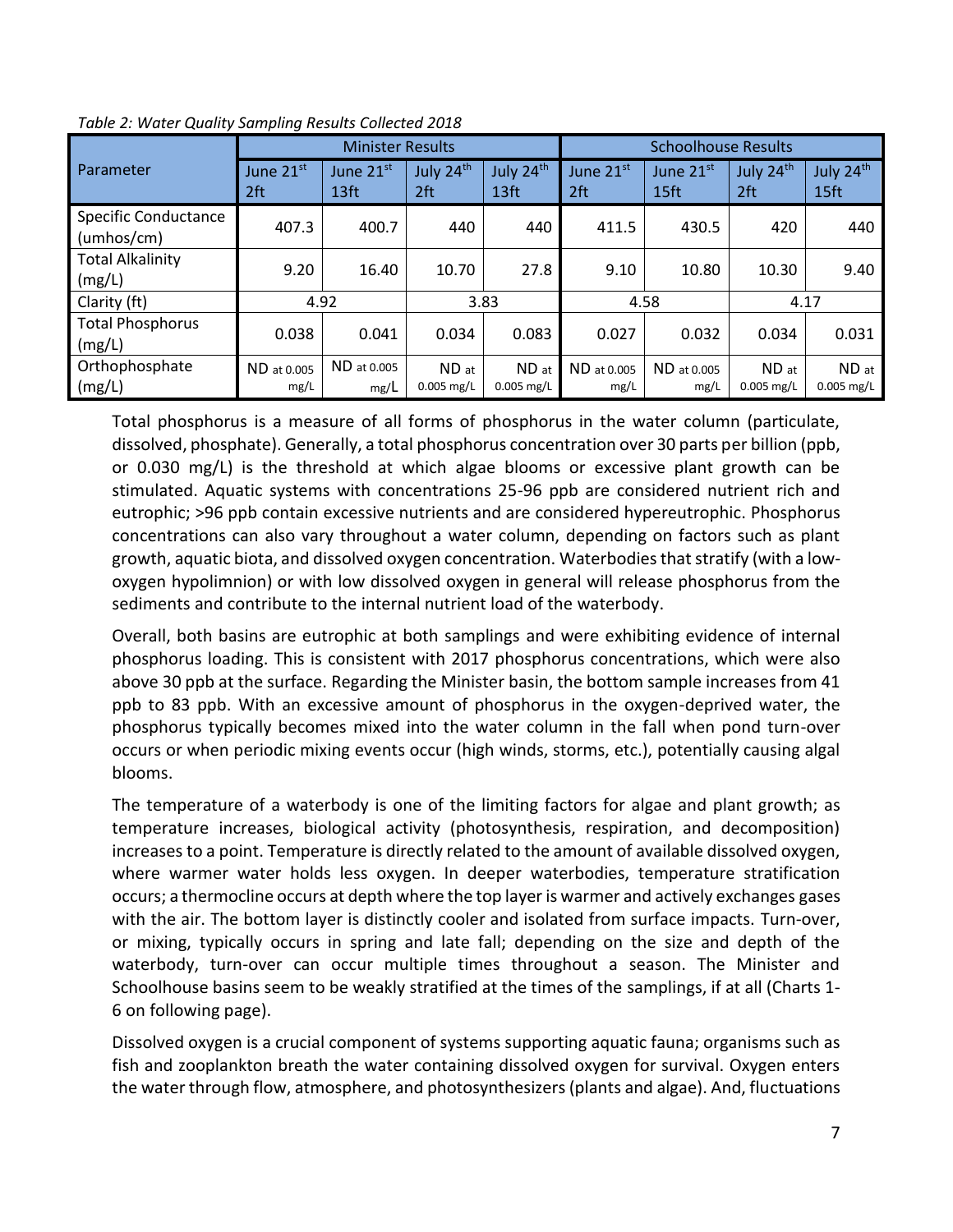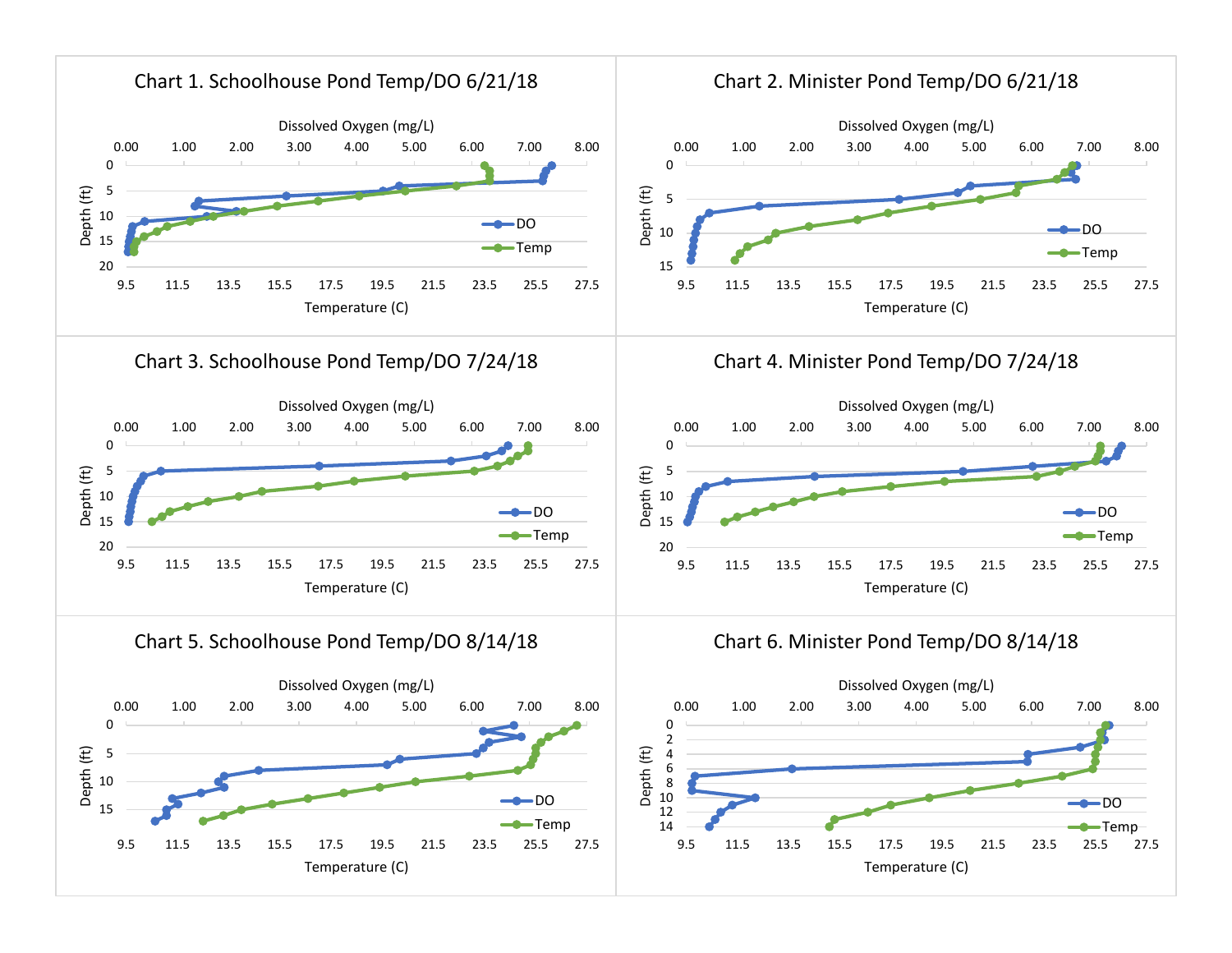in oxygen will occur based on the amount of photosynthesizers present in the water (more sunlight = more oxygen). However, with high volumes of plant and algae decay, dissolved oxygen is consumed and causes oxygen deficient environments (eutrophy, anoxia, etc). Dissolved oxygen is also inversely related to temperature, where high temperatures coincide with low dissolved oxygen.

Somewhat predictable levels of oxygen are available throughout the water column, where the dissolved oxygen can be measured vertically from surface to bottom for a profile. This profile can identify waterbody stratification and habitat availability for fish. Values above 5.0 mg/L are desirable for most aquatic life, including most fish species, however lower values commonly occur near the sediment layer where oxygen exchange is at a minimum. Both basins experience low oxygen levels after the first 3-5 feet of the water column, which confines the majority of potential fish habitat to the upper, warmer water layers.

The clarity of both basins ranges from 3-5 feet, congruent with the depth of oxygen production, which makes sense for plant and algae growth reports at the pond.

#### <span id="page-8-0"></span>Sediment Sampling Results

Layers of grain size were present in both basins, ranging from silt to course sand. The Shallow samples typically contained a greater quantity of larger grain size, considering the small layer of organics over hard sand bottom. The Deep samples were generally comprised of smaller grain sizes, such as levels of silt, with some sand present.

As expected, available phosphorus increased in areas of deeper water, where more organic sediment was present (Table 3).

|                         | <b>Total Overall</b><br>Phosphorus (mg/kg) | <b>Total Available</b><br>(mg/kg) | Labile<br>(mg/kg) | Reductant-soluble<br>(mg/kg) | Organic<br>(mg/kg) |
|-------------------------|--------------------------------------------|-----------------------------------|-------------------|------------------------------|--------------------|
| <b>Minister Shallow</b> | 1620                                       | 226                               | 14                | 95                           | 117                |
| Minister Deep           | 989                                        | 358                               | 19                | 185                          | 154                |
| Schoolhouse Shallow     | 1182                                       | 271                               | 14                | 222                          | 35                 |
| Schoolhouse Deep        | 2202                                       | 858                               | 25                | 408                          | 425                |

*Table 3. Available Phosphorus at Minister/Schoolhouse Pond 6/21/18*

Both shallow samples revealed available phosphorus content that is considered low. The deep sample in the Minister Pond basin is within the low end of what is considered moderate levels of available phosphorus (300-800 mg/kg), while the deep sample in Schoolhouse basin showed moderate to high levels of available phosphorus.

Potentially available organic, or biogenic phosphorus, can be released through decomposition under any aerobic conditions although the release rates would be higher during periods of warmer water. Reductant soluble phosphorus would only be released when dissolved oxygen levels at the sediment were anoxic  $\langle 1 \text{ mg/L} \rangle$ , which typically occurs only during the summer. Given the levels of available phosphorus observed in the samples, along with evidence of higher phosphorus in the hypolimnion, it is likely that internal loading is an issue for both of the Minister and Schoolhouse basins.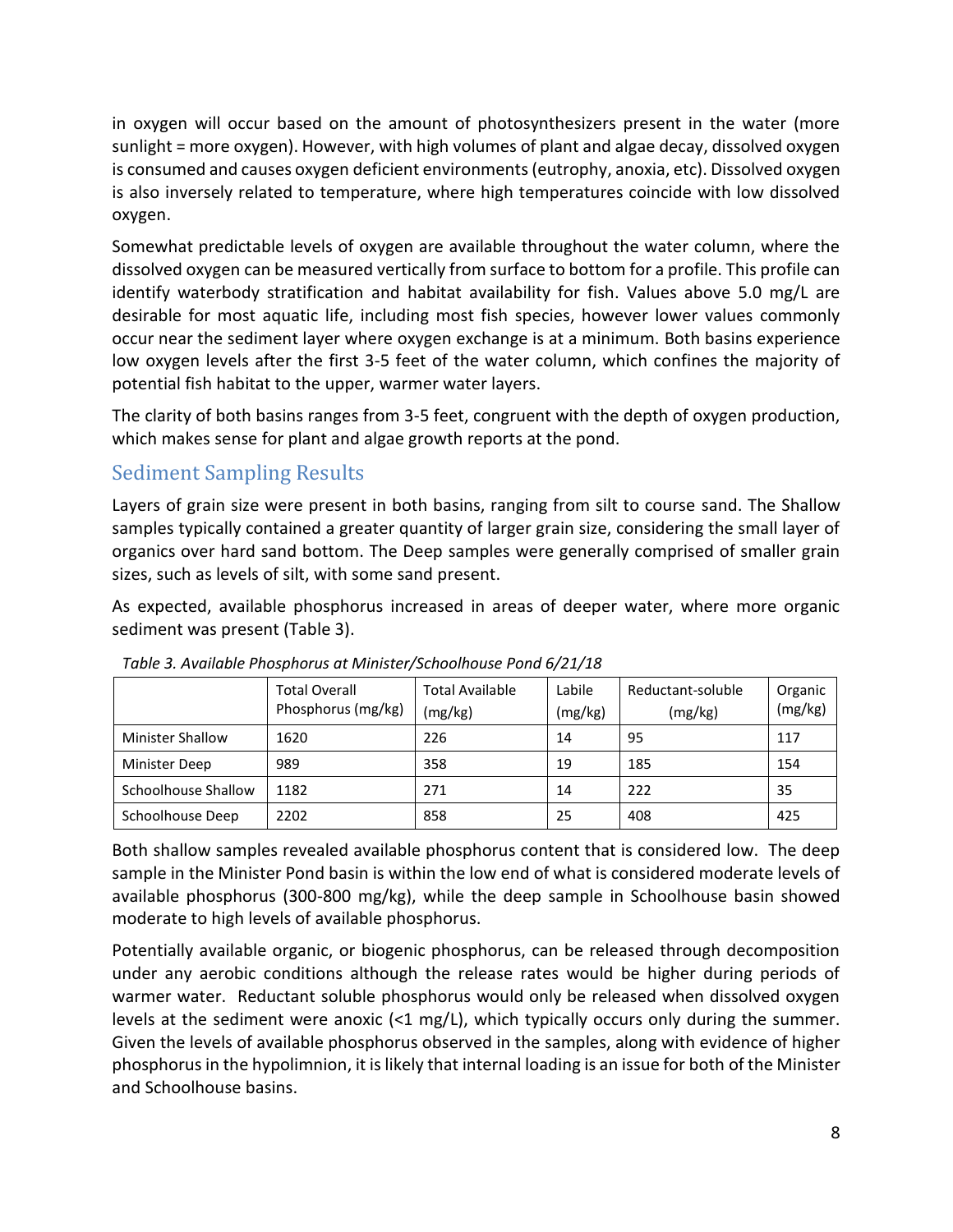Given the shallow water depths in the ponds, there is a relatively small volume of water in which to incorporate the internal loading of phosphorus from the sediments. Additionally, poor oxygenation in the ponds increases the extent of bottom that is subject to anoxic conditions and resultant release of iron-bound phosphorus. Both of these conditions increase the potential adverse effects of internal loading. Additional study would be needed to gain further understanding of the nutrient loading and dynamics in these ponds.

To analyze for root depth, sediment cores were taken within the littoral zone, from the shoreline out to approximately 10 feet deep; cores were primarily taken along the same transect utilized for the sediment samples. However, additional cores were attempted outside of the transect due to variation in pond bottom and plant growth. Achieving whole cores was a challenge due the hard, sandy bottom. In areas of very little organic deposition or lily root mat, an adequate sediment core for measurement could not be obtained. Any cores that were retrieved were loose and non-compact, which did not maintain shape during extraction.

Based on the sediment cores and general field assessment, root depths in both Minister and Schoolhouse basins were confined to any organic space available above the sandy bottom, of which there was very little present. In areas of organic deposition, such as the northern cove of the Schoolhouse basin, root depth was greatly dependent on the density of the lily root mat and the solidity of the organic material. In general, the species present in Minister/Schoolhouse Pond are shallow-thriving, and do not require a great deal of sediment space for growth.

#### <span id="page-9-0"></span>Phragmites Management

On October 18, 2018 a SŌLitude Biologist performed an herbicide application of the Phragmites stands present around the shoreline of the Minister basin. The stands encompassed approximately 0.25-acres of the perimeter of the basin. Aquapro (Glyphosate) was applied via backpack sprayer as a foliar application.

The chosen date was mostly sunny with a slight breezy. Appropriate weather is important for success of Phragmites management. As such, day of treatment had been postponed numerous times due to unfavorable conditions.

## <span id="page-9-1"></span>Summary of Findings

- 17 species were documented during the vegetation survey, all of which are native.
- Littoral zone is confined to the immediate shoreline, especially in the Schoolhouse basin.
- At the vegetated points, nearly all sites are considered at nuisance levels.
- Waterlilies and bladderwort are the most common macrophytes, in addition to coontail and ribbon-leaf pondweed.
- More abundant growth is expected when compared with the 2017 survey considering the later nature of the 2018 survey.
- The reduced distribution of floating heart is also likely due to the later nature of the survey.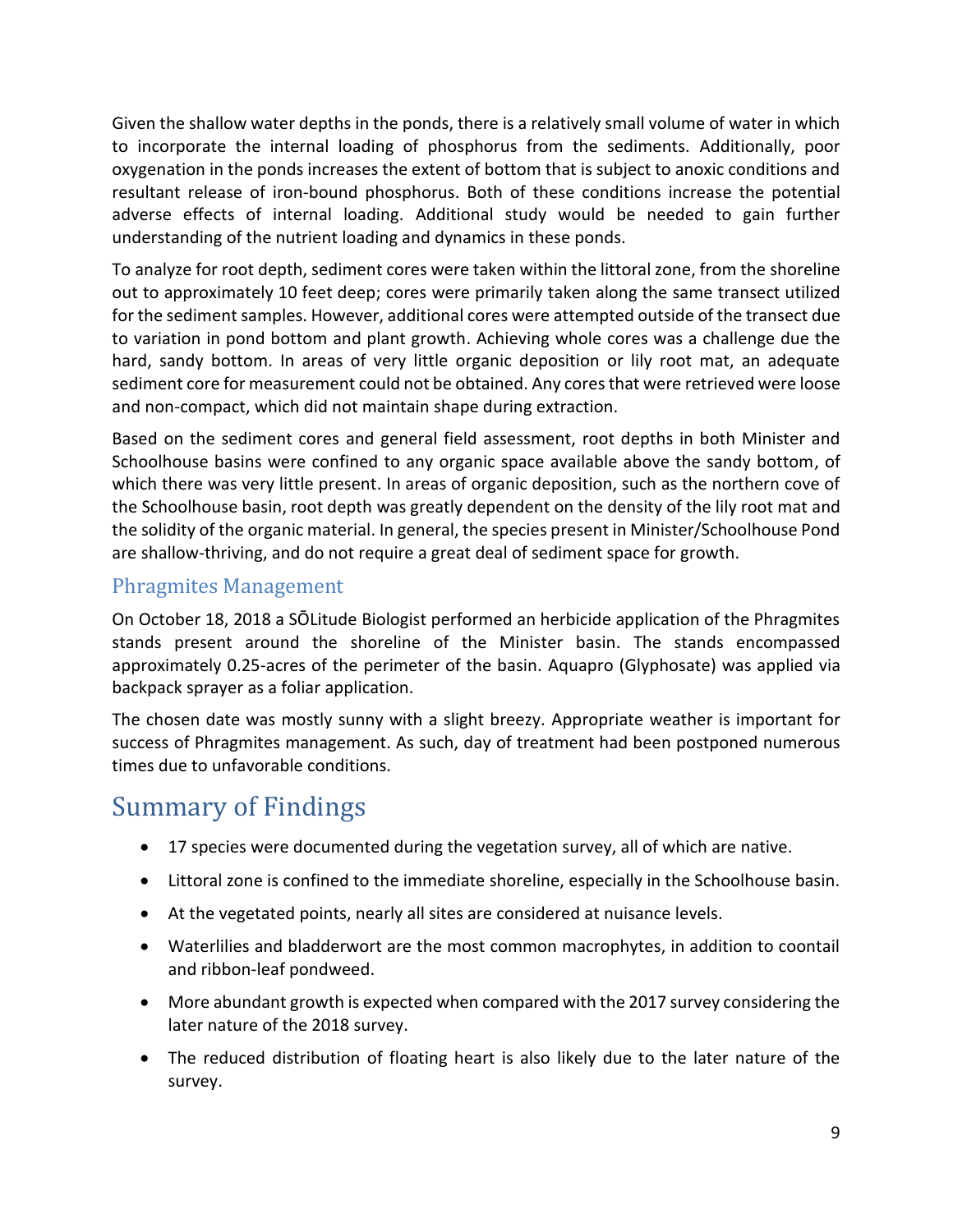- Based on the water chemistry samplings, internal phosphorus loading is occurring, especially in the Minister basin. Otherwise, the phosphorus concentration in both basins is just generally high.
- The abundance of plant growth suggests a high deposition of biovolume in the littoral zone during fall die-back.
- Sediment sampling shows that a moderate to high amount of available phosphorus is present in the deeper areas of both pond basins, which is likely contributing to nutrient loading and the potential for nuisance algal blooms.
- Plant root depth appeared confined to the small (1-4 inches) organic layer above the hard, sandy bottom. In areas of organic deposition, the dense waterlily root mat became the support for other plant growth.
- Retrieving sediment cores to assess root depth was a challenge due to the unconsolidated organics above a hard, sandy bottom. When a core was obtained, the organic material was too thin for intact extraction.
- Vegetation root depth appears to be largely dependent on the dense waterlily root mats that cover much of the pond bottom, especially the areas with greater organic deposition.
- Phragmites management was performed on October 18, 2018.

## <span id="page-10-0"></span>Management Recommendations

#### <span id="page-10-1"></span>Management Program

The data collected during the point-intercept mapping and sampling efforts at Minister/Schoolhouse Pond suggest that ecosystem balance would benefit from in-lake management and continued monitoring.

Foremost, water chemistry sampling detailed a severe oxygen deprivation within the water column of both basins, paired with a high-abundance, but limited, littoral zone, and an overall high phosphorus concentration. Potential internal nutrient loading is also occurring. Oxygenation of the water column and nutrient inactivation can be combined as two techniques that help reduce the internal loading of phosphorus in addition to creating an adequate water column to support aquatic biota, especially various fish species.

We recommend the implementation of an aeration system for both basins in 2019. Traditional aeration (diffusers) and nanobubblers are two technologies that could provide the suggested level of oxygenation to Minister/Schoolhouse Pond. Generally, diffusers are placed throughout the pond based on pond characteristics such as depth and acreage. Traditional diffusers push air into the water column to assist the uptake of oxygen which in-turn also mixes the water column. The nanobubbler system is a new technology used for super saturation oxygenation; pond water is pulled into the system which is then super saturated and dispersed back into the pond. The set-up and energy source are similar to that of a traditional aeration system.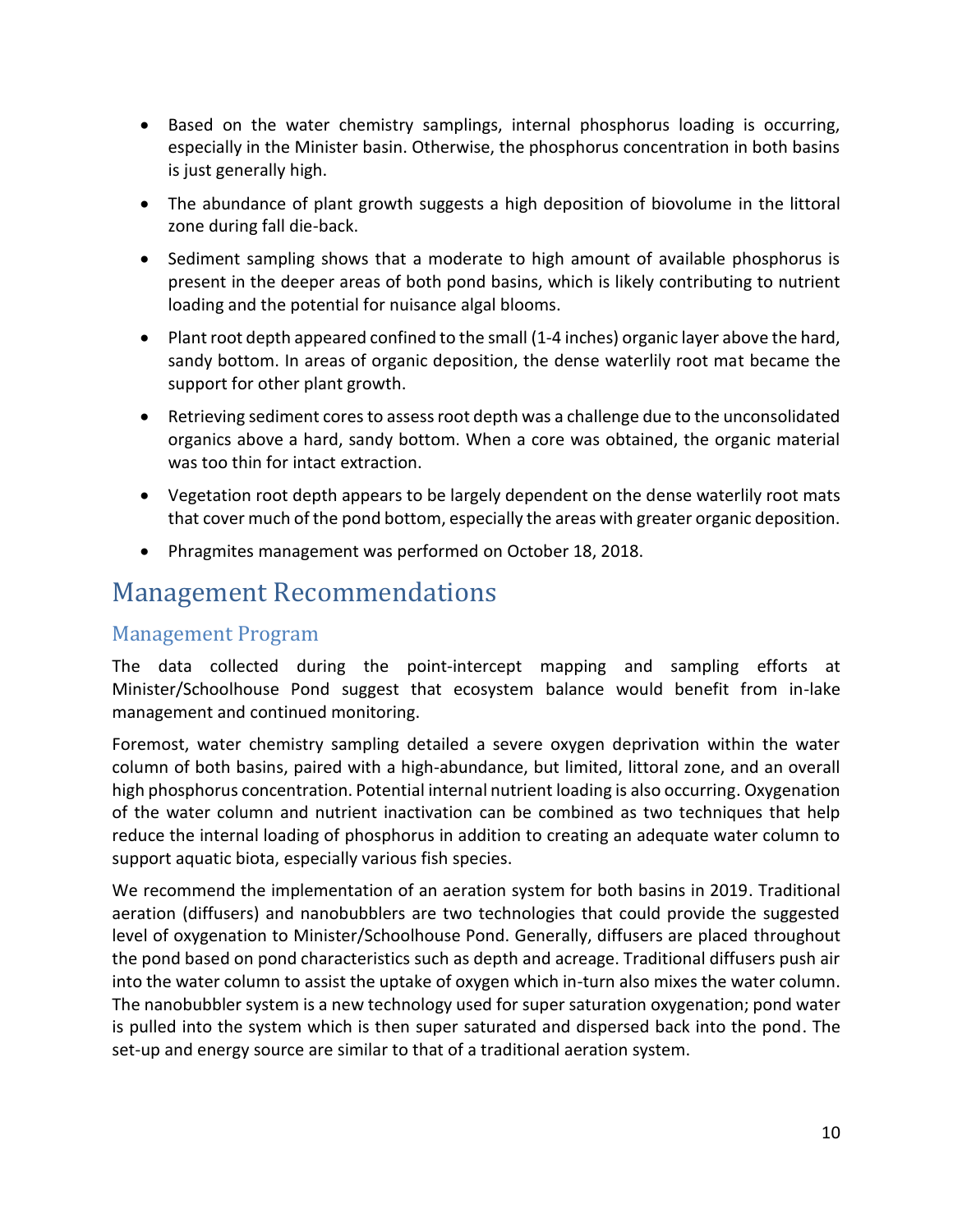Phosphorus inactivation can be achieved through different Alum dosage programs. Lower dose applications can be completed on an annual basis to reduce the overall concentration of phosphorus within the water column, and can be performed even during winter months (assuming ice-out) as a preventative for the upcoming growing season. Paired with aeration, potential internal loading from bottom sediments may also be reduced. A higher dose application can be implemented to reduce (if not prevent) internal loading from bottom sediments of the waterbody, while also binding to phosphorus within the water column upon application. High dose Alum is likely applicable for Minister/Schoolhouse Pond based on the phosphorus concentration in both water and sediment samples. To determine dosage, a nutrient loading assessment should be completed, in addition to further sediment sampling and alum assays before actual application.

Considering that the vegetation is generally confined to the immediate shoreline, it likely acts as a refuge for aquatic biota such as fish, especially with the low oxygen below a water depth of 4- 5 feet. The overall extent of waterlilies is not readily concerning with regard to ecosystem balance. However, specific over-abundant areas could be targeted, such as the connector channel between the two basins or around the primarily inlet into the Minister basin. While the management of vegetation extent falls second to water column remediation and nutrient inactivation, a hydro-raking program could be instituted at Minister/Schoolhouse Pond to target specific areas of higher macrophyte abundance.

Ongoing monitoring (vegetation, water quality, sediment sampling, algae, etc.) is the life-blood of successful lake management and should therefore be a part of any responsible long-term management plan. The Town of Eastham should consider annual monitoring on some level in order to identify changing conditions in response to management, but also for the early detection of possible new management concerns/issues. As such, we recommend replicating the pointintercept macrophyte mapping conducted in August. Monitoring becomes further important if nutrient management/inactivation becomes a direction that the Town of Eastham would like to pursue; understanding direct inputs into the lake (inlet streams, runoff, and watershed pollution) and indirectly from the lake bottom (sediments) supports the ability to manage the health and preservation of Minister/Schoolhouse Pond.

Regardless of management technique, we recommend continued water quality monitoring and sediment sampling, congruent with the 2018 program.

 $\sim$ 

We hope you find this information helpful in making your lake management decisions. If you have any questions or need anything further, please contact our office.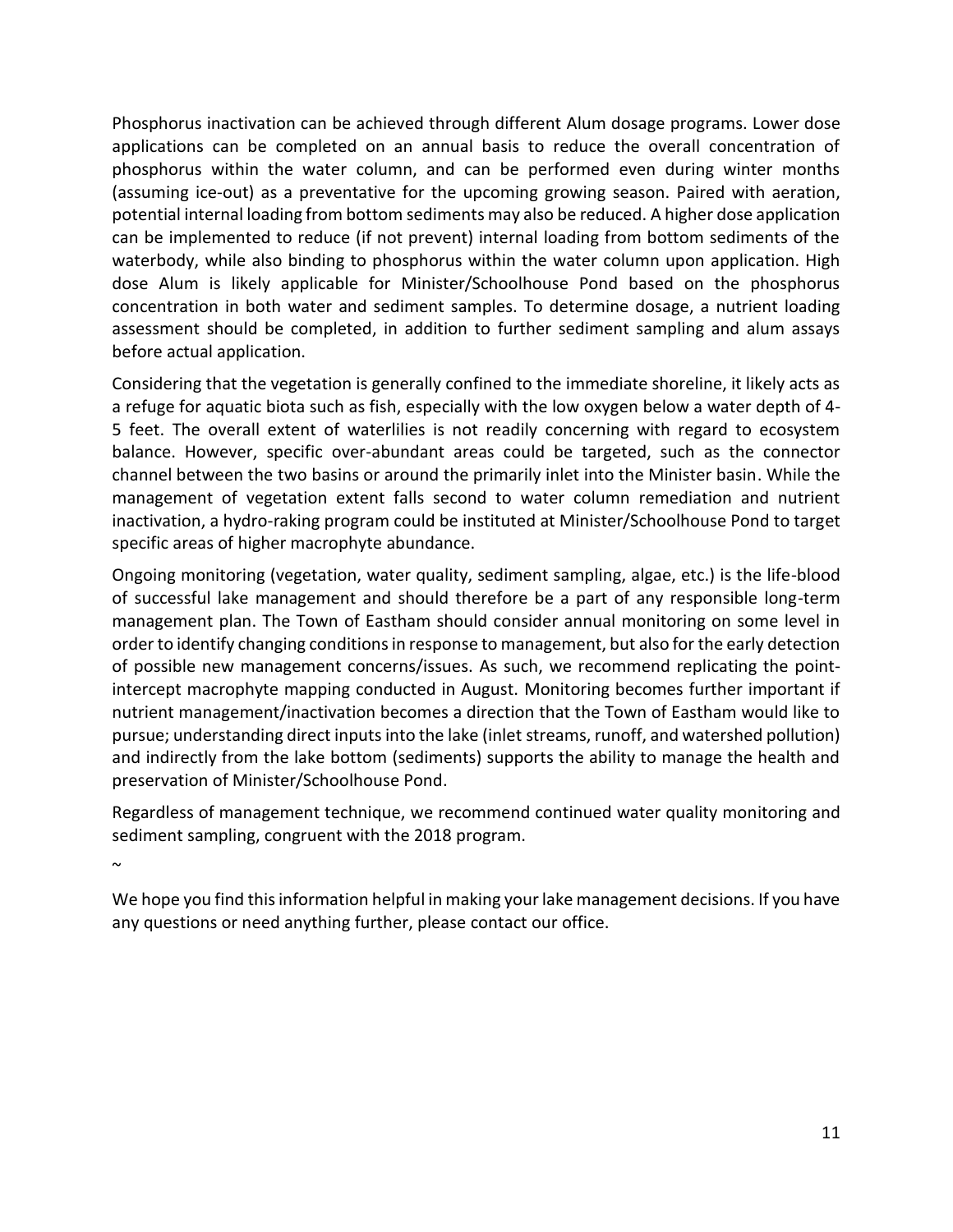Appendix A: Raw Data Tables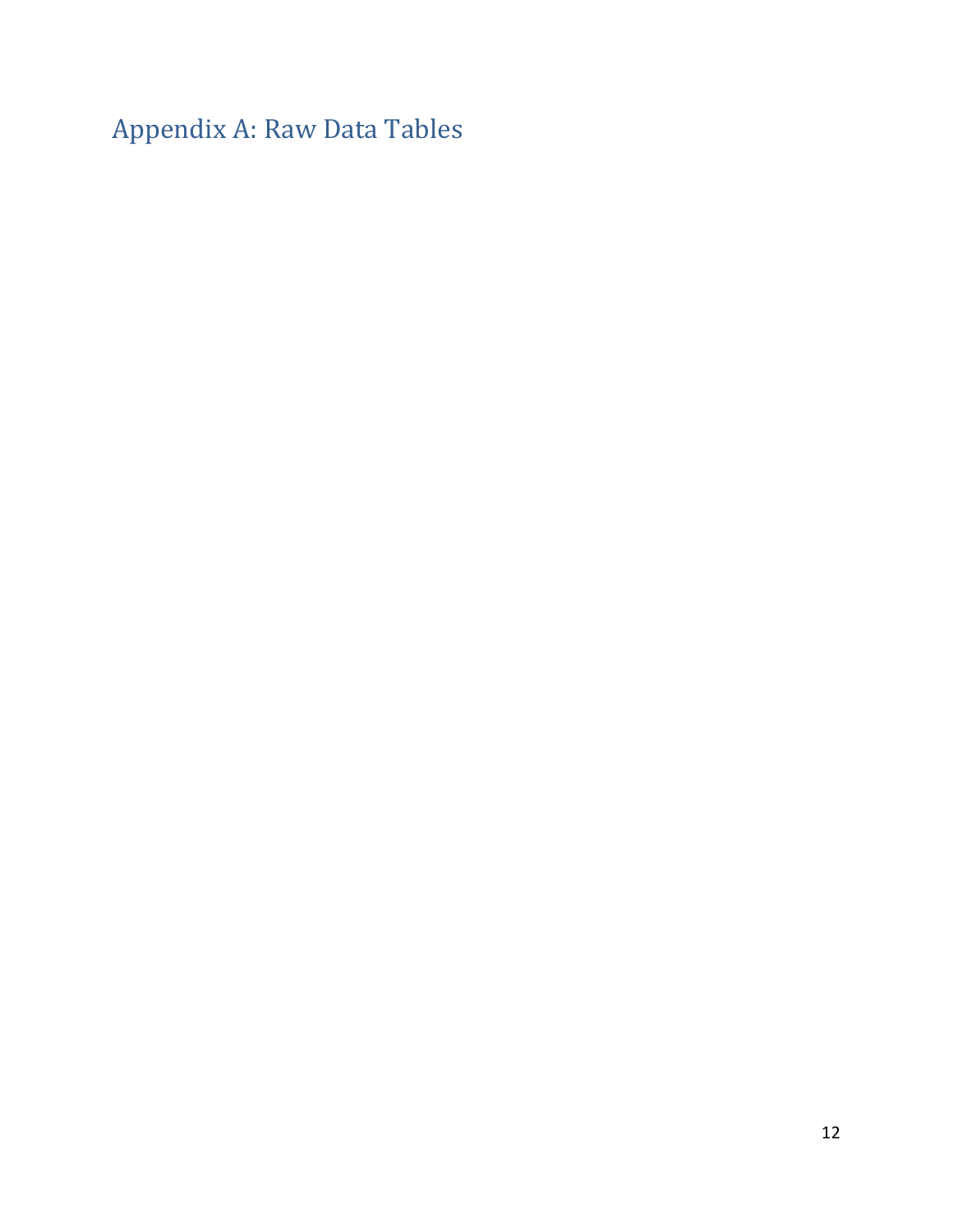|                         | Appendix A: Raw Data |                        |              |  |           |  |                                                                             |              |        |             |                 |          |                                                                                                            |                         |                                                                                       |          |         |
|-------------------------|----------------------|------------------------|--------------|--|-----------|--|-----------------------------------------------------------------------------|--------------|--------|-------------|-----------------|----------|------------------------------------------------------------------------------------------------------------|-------------------------|---------------------------------------------------------------------------------------|----------|---------|
|                         | Overall              |                        | Farwell's    |  | Nuttall's |  | Humped                                                                      | Lesser       | Common | Whorled     | Little Floating | Northern | Thin-leaf Ribbonleaf                                                                                       | Yellow                  | White                                                                                 | Floating | Aquatic |
|                         |                      | Point Density Coontail | Watermilfoil |  |           |  | Tapegrass   Waterweed   Spikerush   Bladderwort   Bladderwort   Bladderwort |              |        | Bladderwort | Bladderwort     | Naiad    | Pondweed Pondweed Waterlily                                                                                |                         | Waterlily                                                                             | Heart    | Moss    |
|                         |                      |                        |              |  |           |  |                                                                             |              |        |             |                 |          |                                                                                                            |                         |                                                                                       |          |         |
|                         |                      |                        |              |  |           |  |                                                                             |              |        |             |                 |          | S                                                                                                          |                         | D                                                                                     |          |         |
|                         |                      |                        |              |  |           |  |                                                                             |              |        |             |                 |          |                                                                                                            |                         | M                                                                                     |          |         |
| $\overline{\mathbf{z}}$ |                      |                        |              |  |           |  |                                                                             |              |        |             |                 |          |                                                                                                            | lς                      | M                                                                                     |          |         |
| $\overline{a}$          |                      |                        |              |  |           |  |                                                                             |              |        |             |                 |          | S                                                                                                          |                         | M                                                                                     |          |         |
| 5                       |                      |                        |              |  |           |  |                                                                             |              |        |             |                 |          | T                                                                                                          | S                       |                                                                                       |          |         |
| 6                       |                      |                        |              |  |           |  |                                                                             |              |        |             |                 |          |                                                                                                            |                         |                                                                                       |          |         |
|                         |                      |                        |              |  |           |  |                                                                             |              |        |             |                 |          |                                                                                                            |                         |                                                                                       |          |         |
| 8                       |                      |                        |              |  |           |  |                                                                             |              |        |             |                 |          | $\mathsf{M}% _{T}=\mathsf{M}_{T}\!\left( a,b\right) ,\ \mathsf{M}_{T}=\mathsf{M}_{T}\!\left( a,b\right) ,$ |                         | ls                                                                                    |          |         |
| 9                       |                      |                        |              |  |           |  |                                                                             |              |        |             |                 | S        |                                                                                                            | IS                      | M                                                                                     |          |         |
| 10                      |                      |                        |              |  |           |  |                                                                             |              |        |             |                 | Iт       | M                                                                                                          | lт                      |                                                                                       |          |         |
| 11                      |                      |                        |              |  |           |  |                                                                             |              |        |             |                 |          |                                                                                                            |                         |                                                                                       |          |         |
| 12                      |                      |                        |              |  |           |  |                                                                             |              |        |             |                 |          |                                                                                                            |                         |                                                                                       |          |         |
| 13                      |                      |                        |              |  |           |  |                                                                             |              |        |             |                 |          |                                                                                                            |                         |                                                                                       |          |         |
| 14                      |                      |                        |              |  |           |  |                                                                             |              |        |             |                 |          |                                                                                                            |                         |                                                                                       |          |         |
| 15                      |                      |                        |              |  |           |  |                                                                             |              |        |             |                 |          |                                                                                                            |                         |                                                                                       |          |         |
| 16                      |                      |                        | S            |  |           |  | IS                                                                          |              |        |             |                 |          |                                                                                                            |                         | M                                                                                     |          |         |
| 17                      |                      |                        |              |  |           |  |                                                                             |              |        |             |                 |          |                                                                                                            | ls.                     | M                                                                                     |          |         |
|                         |                      |                        |              |  |           |  |                                                                             |              |        |             |                 |          | ls                                                                                                         |                         |                                                                                       |          |         |
| 18<br>19                |                      |                        |              |  |           |  |                                                                             |              |        |             |                 |          |                                                                                                            |                         |                                                                                       |          |         |
|                         |                      |                        |              |  |           |  |                                                                             |              |        |             |                 |          |                                                                                                            |                         |                                                                                       |          |         |
| 20                      |                      |                        |              |  |           |  |                                                                             |              |        |             |                 |          |                                                                                                            |                         |                                                                                       |          |         |
| 21                      |                      |                        |              |  |           |  |                                                                             |              |        |             |                 |          |                                                                                                            |                         |                                                                                       |          |         |
| 22                      |                      |                        |              |  |           |  |                                                                             |              |        |             |                 |          |                                                                                                            |                         |                                                                                       |          |         |
| 23                      |                      |                        |              |  |           |  |                                                                             |              |        |             |                 |          |                                                                                                            |                         |                                                                                       |          |         |
| 24                      |                      |                        |              |  |           |  |                                                                             |              |        |             |                 |          |                                                                                                            | lT.                     | M                                                                                     |          |         |
| 25                      |                      |                        |              |  |           |  |                                                                             |              |        |             |                 | Iт       |                                                                                                            | Iт                      | ls.                                                                                   |          |         |
| 26                      |                      |                        |              |  |           |  |                                                                             |              |        |             |                 |          |                                                                                                            |                         |                                                                                       |          |         |
| 27                      |                      |                        |              |  |           |  |                                                                             |              |        |             |                 |          |                                                                                                            |                         |                                                                                       |          |         |
| 28                      |                      |                        |              |  |           |  |                                                                             |              |        |             |                 |          |                                                                                                            |                         |                                                                                       |          |         |
| 29                      |                      |                        |              |  |           |  |                                                                             |              |        |             |                 |          |                                                                                                            |                         |                                                                                       |          |         |
| 30                      |                      |                        |              |  |           |  |                                                                             |              |        |             |                 |          |                                                                                                            |                         |                                                                                       |          |         |
| 31                      |                      |                        |              |  |           |  |                                                                             |              |        |             |                 |          |                                                                                                            |                         |                                                                                       |          |         |
| 32                      |                      |                        |              |  |           |  |                                                                             |              |        |             |                 |          |                                                                                                            |                         |                                                                                       |          |         |
| 33                      |                      |                        |              |  |           |  |                                                                             |              |        |             |                 |          |                                                                                                            |                         | D                                                                                     |          |         |
| 34                      |                      |                        |              |  |           |  | M                                                                           |              |        |             |                 |          | ls                                                                                                         | M                       | ls                                                                                    |          |         |
| 35                      |                      | M                      |              |  |           |  | $\sim$                                                                      |              |        |             |                 |          |                                                                                                            | $\overline{\mathsf{M}}$ |                                                                                       |          |         |
| 36                      |                      |                        |              |  |           |  |                                                                             |              | lS.    |             |                 |          | S                                                                                                          | lT.                     | M                                                                                     |          |         |
| 37                      |                      |                        |              |  |           |  |                                                                             |              |        |             |                 |          |                                                                                                            |                         | D                                                                                     |          |         |
| 38                      |                      |                        |              |  |           |  |                                                                             |              |        |             |                 |          | M                                                                                                          | lS                      | ls                                                                                    |          |         |
| 39                      |                      |                        |              |  |           |  |                                                                             |              |        |             |                 |          |                                                                                                            |                         | lς                                                                                    |          |         |
|                         |                      |                        |              |  |           |  |                                                                             |              |        |             |                 |          |                                                                                                            |                         |                                                                                       |          |         |
| 40                      |                      |                        |              |  |           |  |                                                                             |              |        |             |                 |          | S                                                                                                          | S<br>lT.                | $\mathsf{M}% _{T}=\mathsf{M}_{T}\!\left( a,b\right) ,\ \mathsf{M}_{T}=\mathsf{M}_{T}$ |          |         |
| 41                      |                      |                        |              |  |           |  | M                                                                           |              | lS.    |             |                 |          | M                                                                                                          |                         | M                                                                                     |          |         |
| 42                      |                      |                        |              |  |           |  |                                                                             |              |        |             |                 |          |                                                                                                            |                         | D                                                                                     |          | S       |
| 43                      |                      |                        |              |  |           |  |                                                                             |              |        |             |                 |          |                                                                                                            |                         |                                                                                       |          |         |
| 44                      |                      |                        |              |  |           |  |                                                                             |              |        |             |                 |          | S                                                                                                          |                         | D                                                                                     |          |         |
| 45                      |                      |                        |              |  |           |  |                                                                             |              |        |             |                 |          | S                                                                                                          |                         | ТD                                                                                    |          |         |
| 46                      |                      |                        |              |  |           |  | lS.                                                                         | $\mathsf{T}$ |        |             |                 |          | ls.                                                                                                        |                         | Þ                                                                                     |          |         |
| 47                      |                      |                        |              |  |           |  |                                                                             |              |        |             |                 |          |                                                                                                            |                         |                                                                                       |          |         |
| 48                      |                      |                        |              |  |           |  |                                                                             |              |        |             |                 |          |                                                                                                            |                         |                                                                                       |          |         |
| 49                      |                      |                        |              |  |           |  |                                                                             |              |        |             |                 |          |                                                                                                            |                         |                                                                                       |          |         |
| 50                      |                      |                        |              |  |           |  |                                                                             |              |        |             |                 |          |                                                                                                            |                         |                                                                                       |          |         |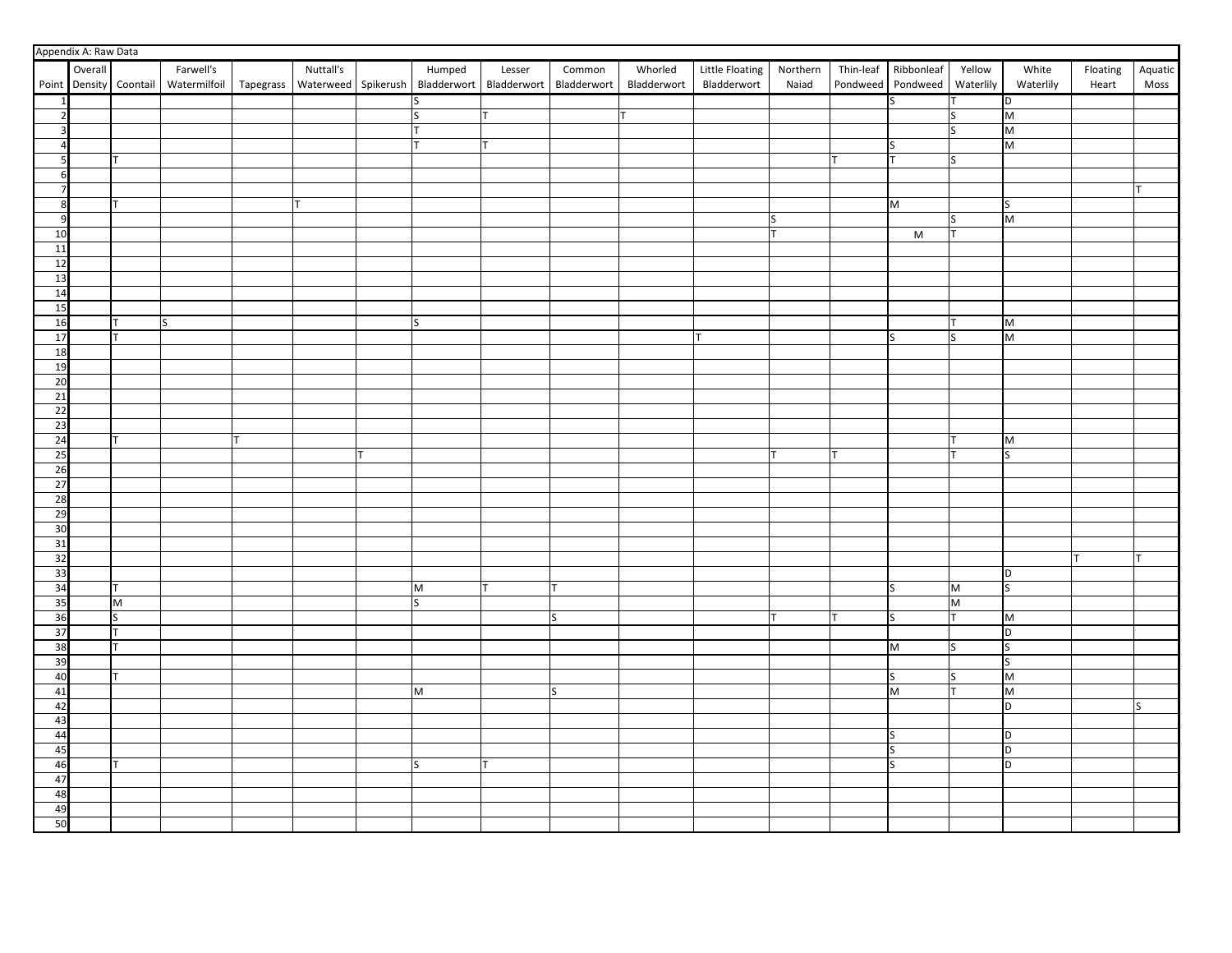Appendix B: Distribution Maps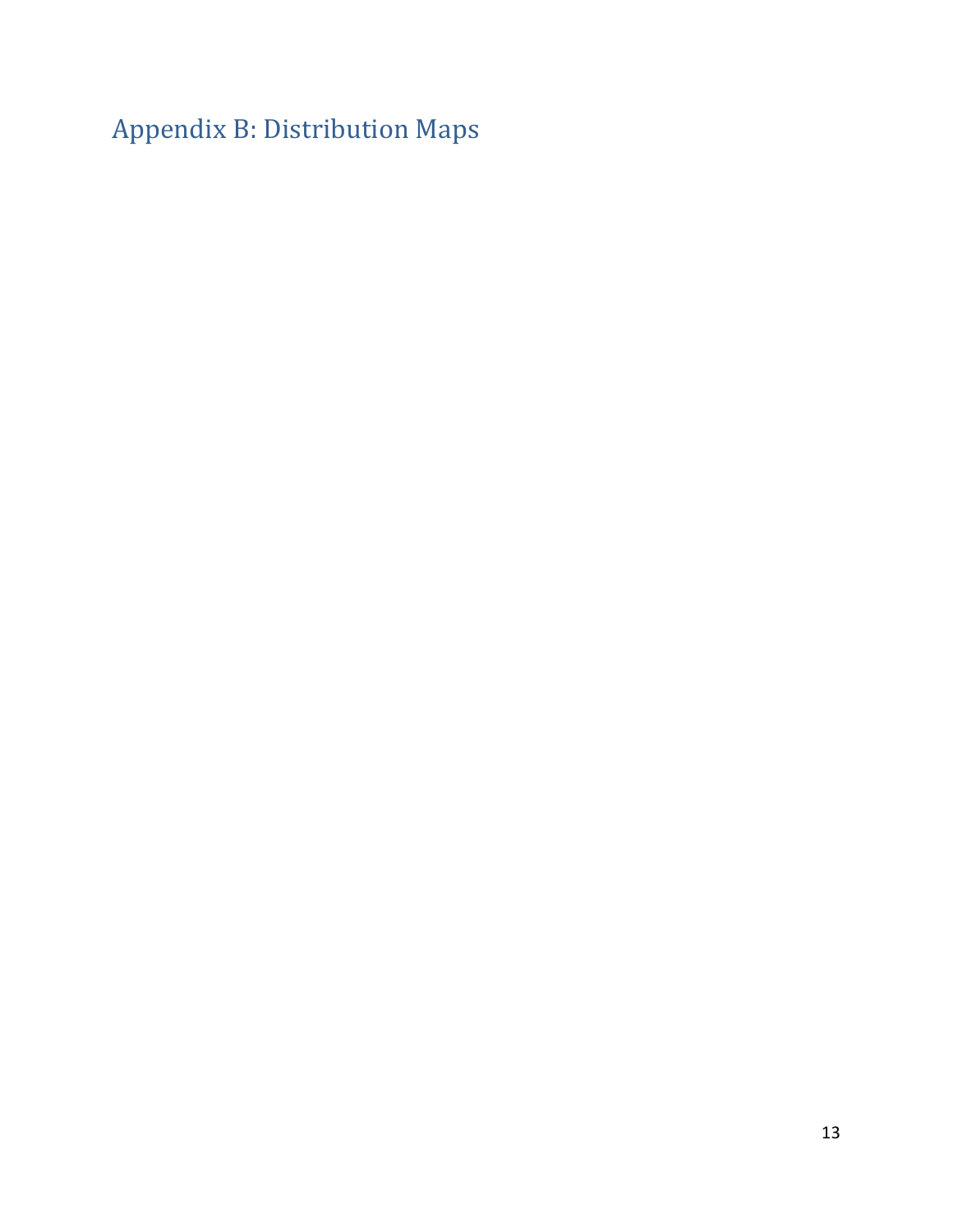#### **Water Chemistry Sample Locations June 21 & July 24, 2018** 888.480.5253 888.480.5253 888.480.5253





Eastham, MA Barnstable County 41.84143°, -69.97718°



**Minister/Schoolhouse Pond**

0 100 200 300 400 Feet 1:3,000

 $\sum_{\nu}$ 

Map Date: 12/13/18 Prepared by: BNA Office: SHREWSBURY, MA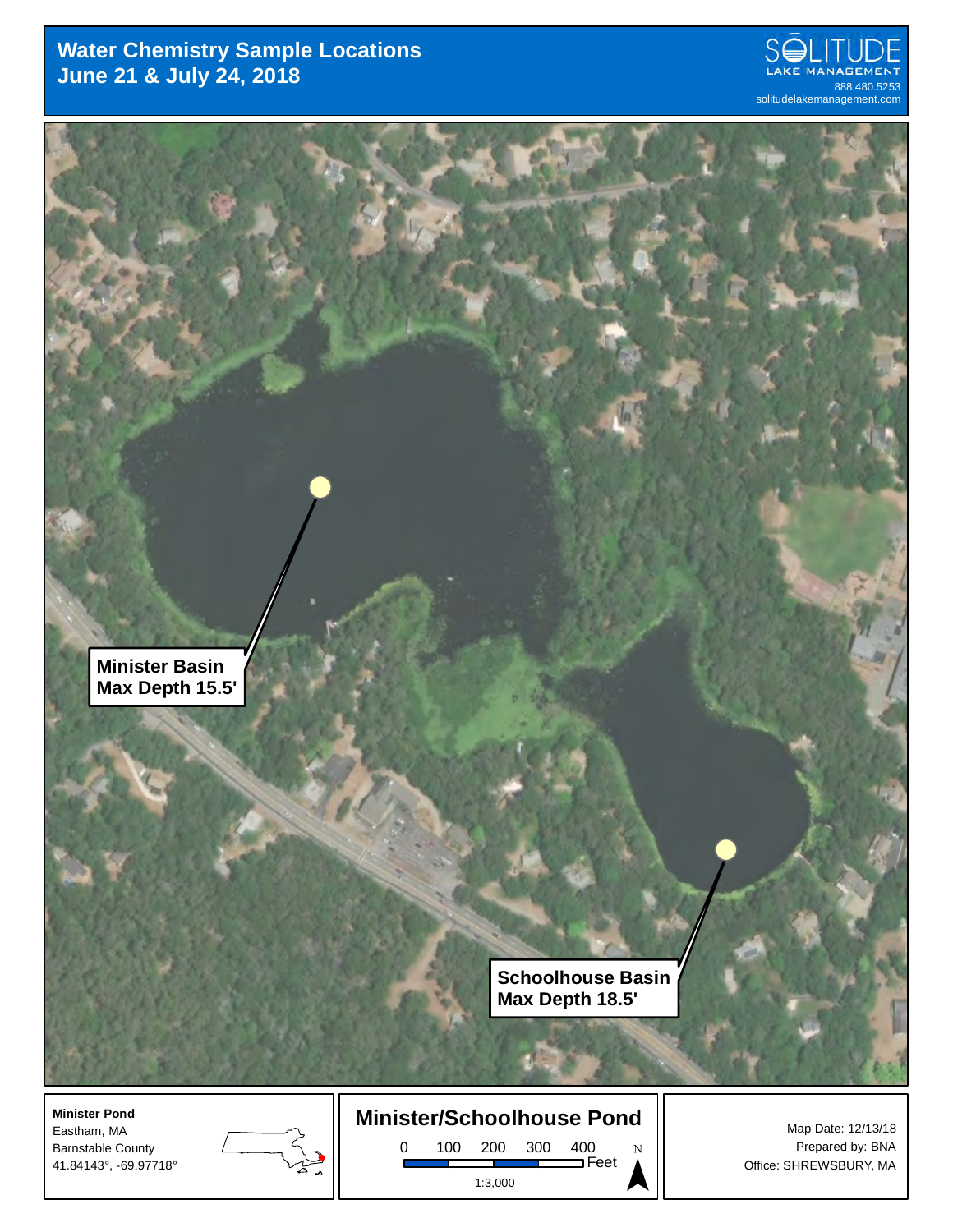#### **Sediment Sample Locations June 21, 2018 888.480.5253**











1:3,000

 $\sum_{\nu}$ 

Map Date: 12/13/18 Prepared by: BNA Office: SHREWSBURY, MA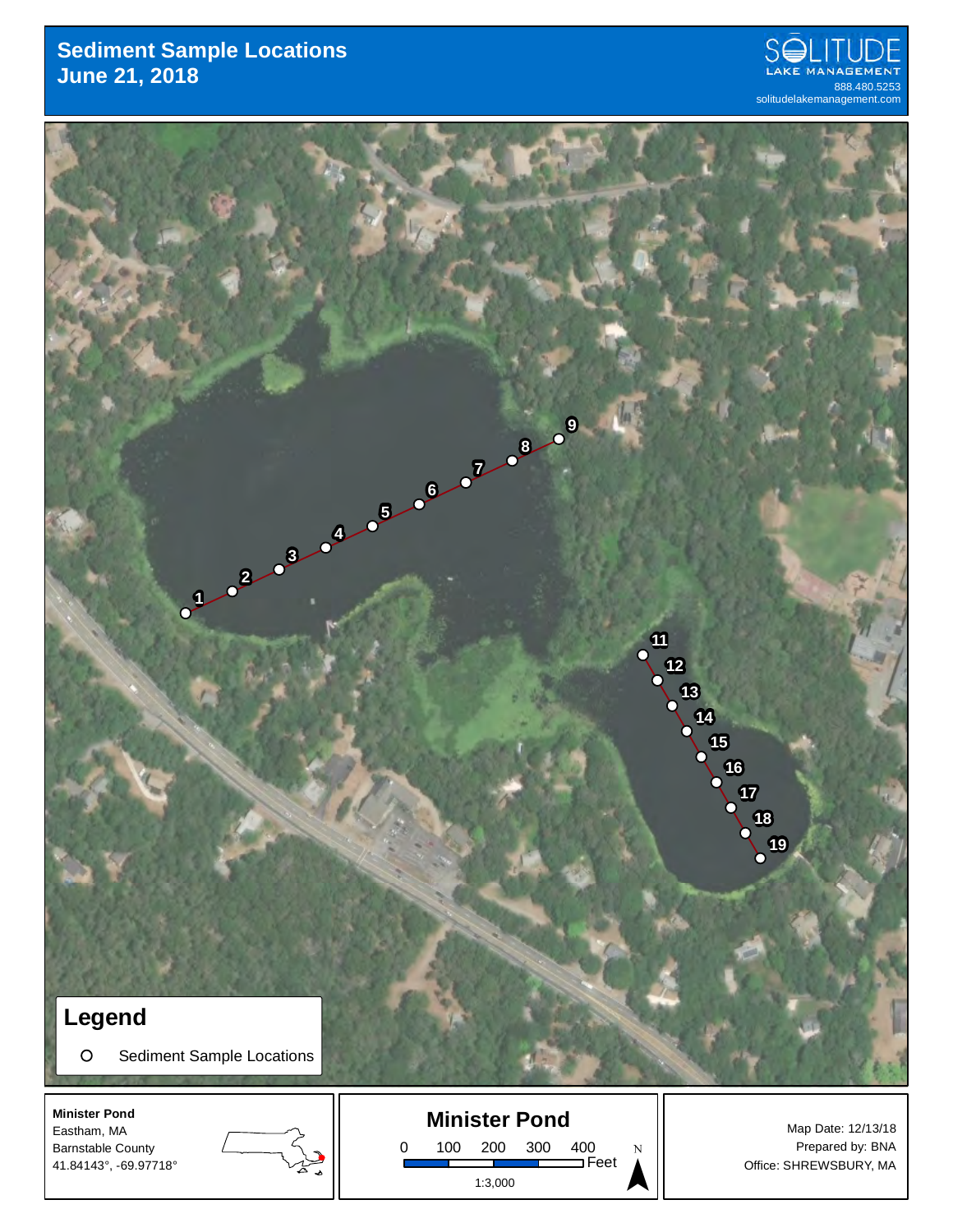#### Survey Point Locations  $\Delta$ ugust 14, 2018  $^{12.5}_{888.480.5253}$



Prepared by: BNA

Office: SHREWSBURY, MA ¯



0 180 360

1:2,600

Feet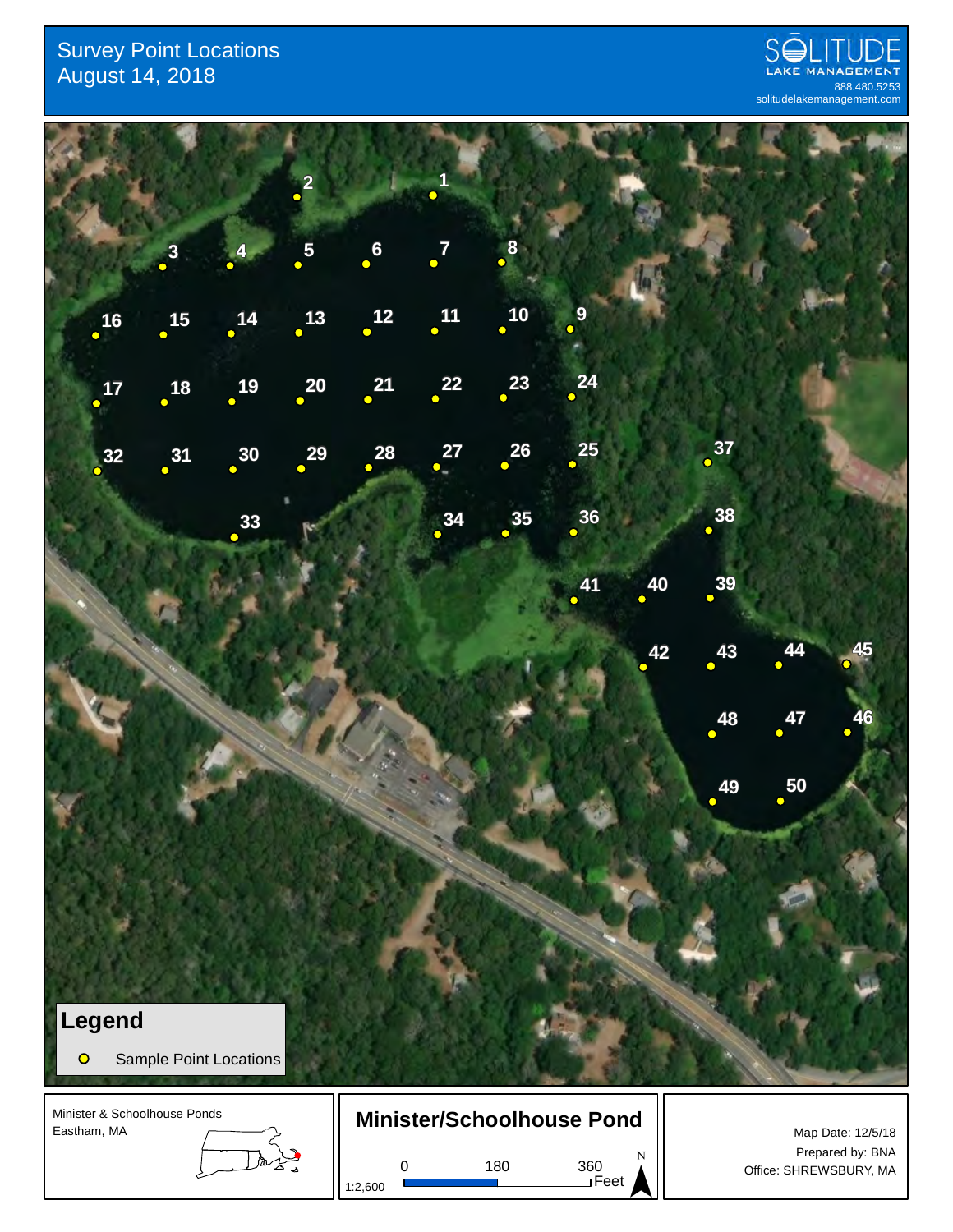#### Overall Vegetation Abundance  $\Delta$ ugust 14, 2018  $^{12.5}_{888.480.5253}$





1:2,600

0 180 360

Feet

Prepared by: BNA Office: SHREWSBURY, MA ¯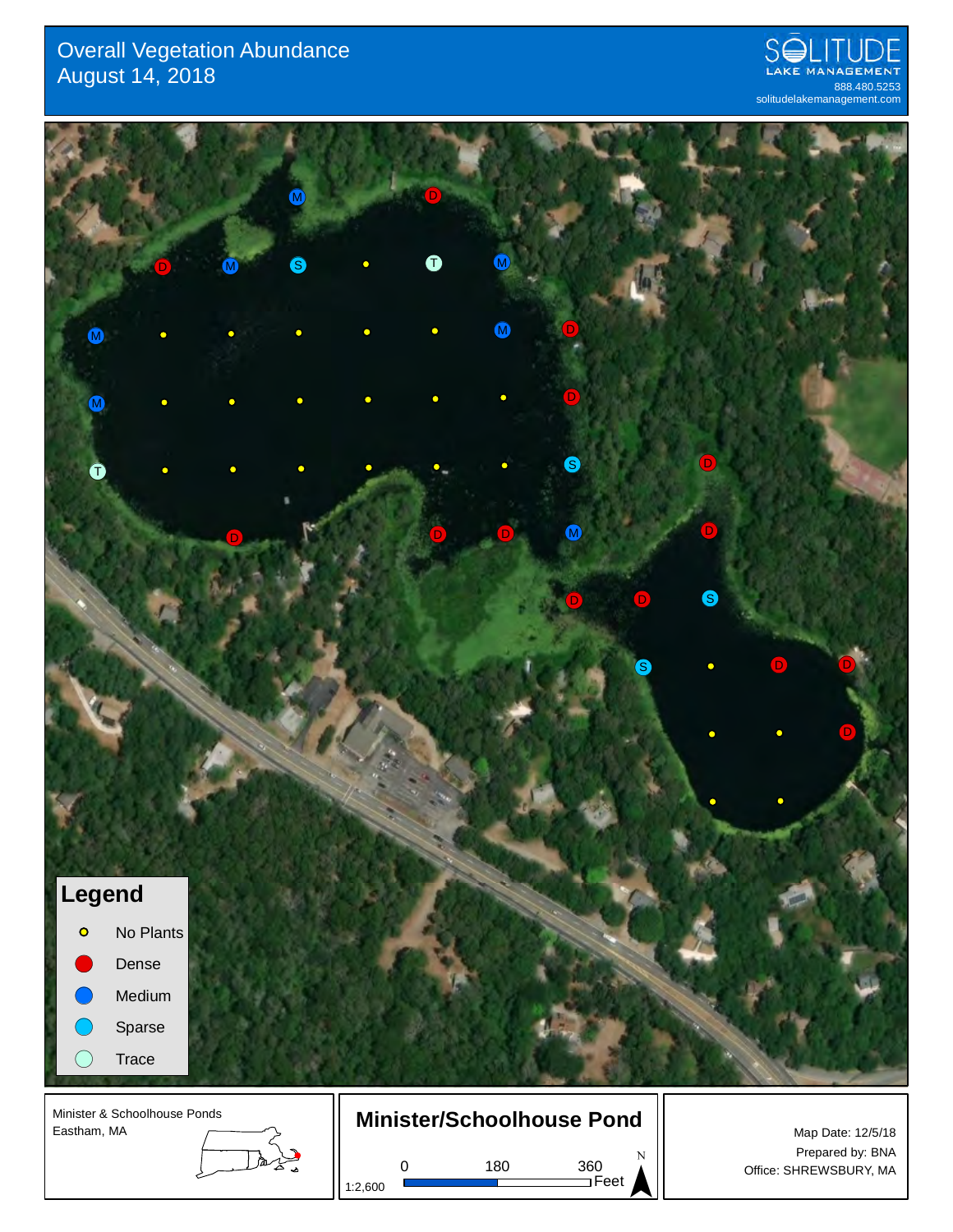### Coontail (*Ceratophyllum echinatum*) Distribution



Office: SHREWSBURY, MA ¯



0 180 360

1:2,600

Feet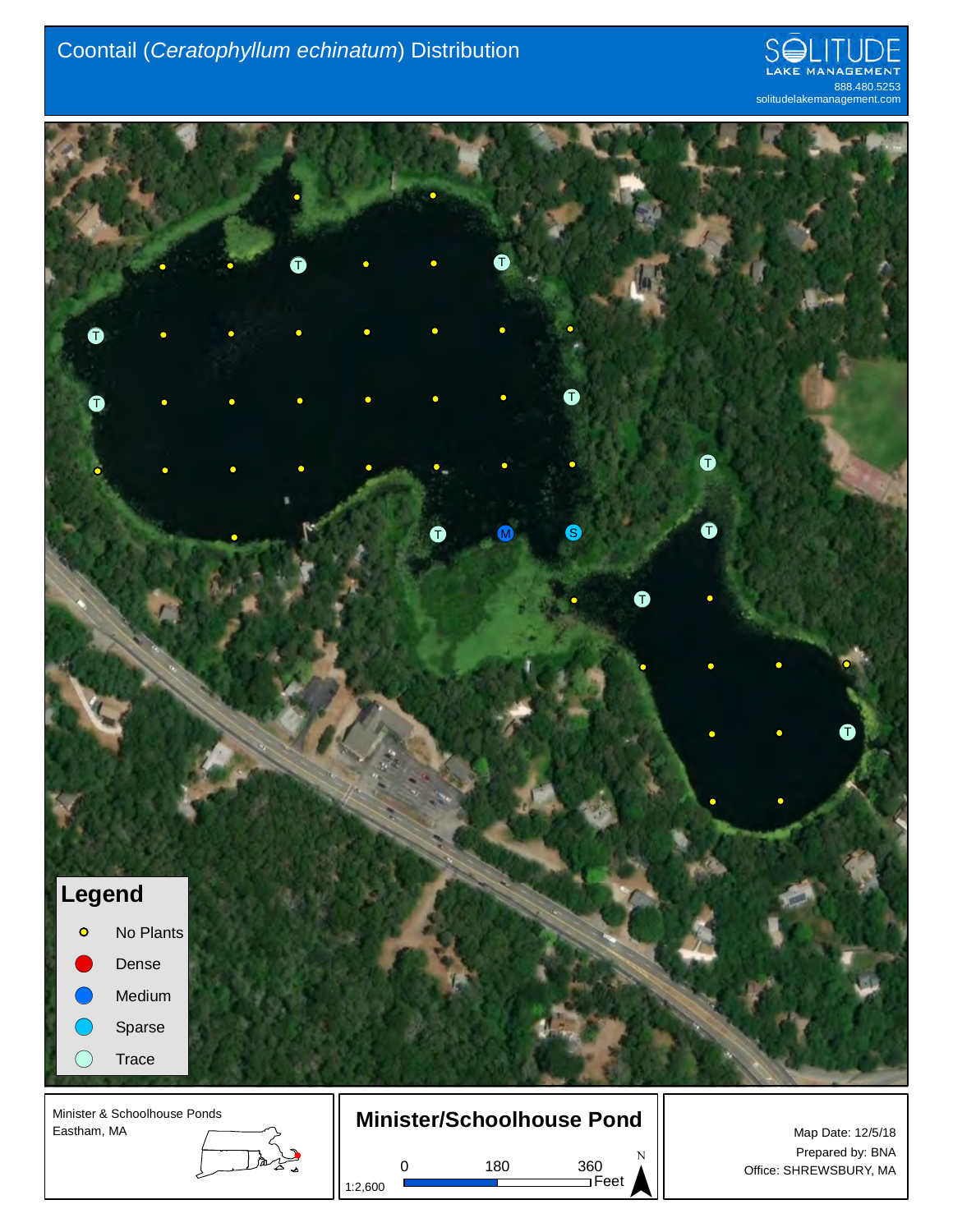



Lladis<br>Lladis 1:2,600

0 180 360 Feet

Map Date: 12/5/18 Prepared by: BNA Office: SHREWSBURY, MA ¯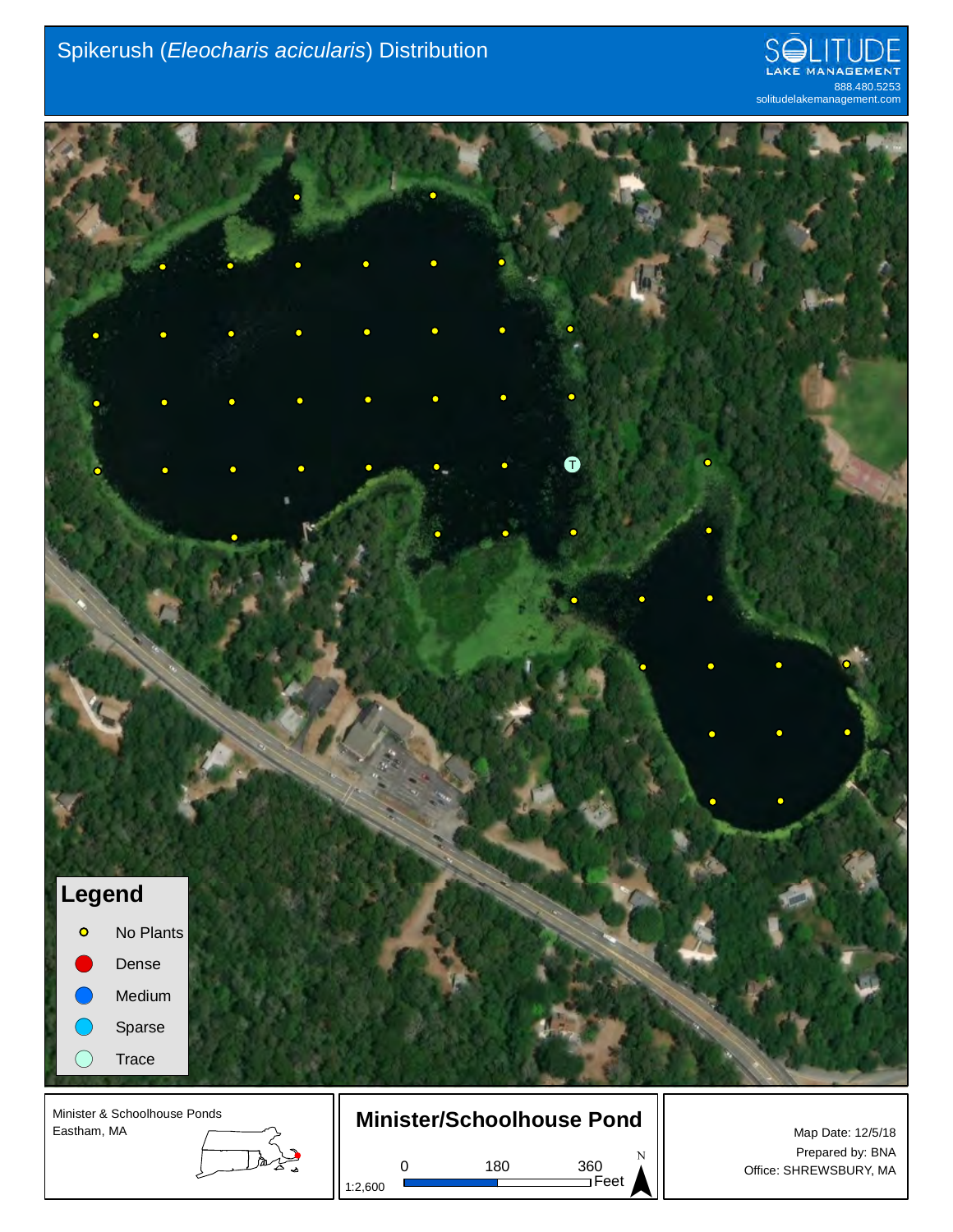### Nuttall's Waterweed (*Elodea nuttallii*) Distribution





Eastham, MA

Lladis<br>Lladis

1:2,600



0 180 360

Feet

Map Date: 12/5/18 Prepared by: BNA Office: SHREWSBURY, MA ¯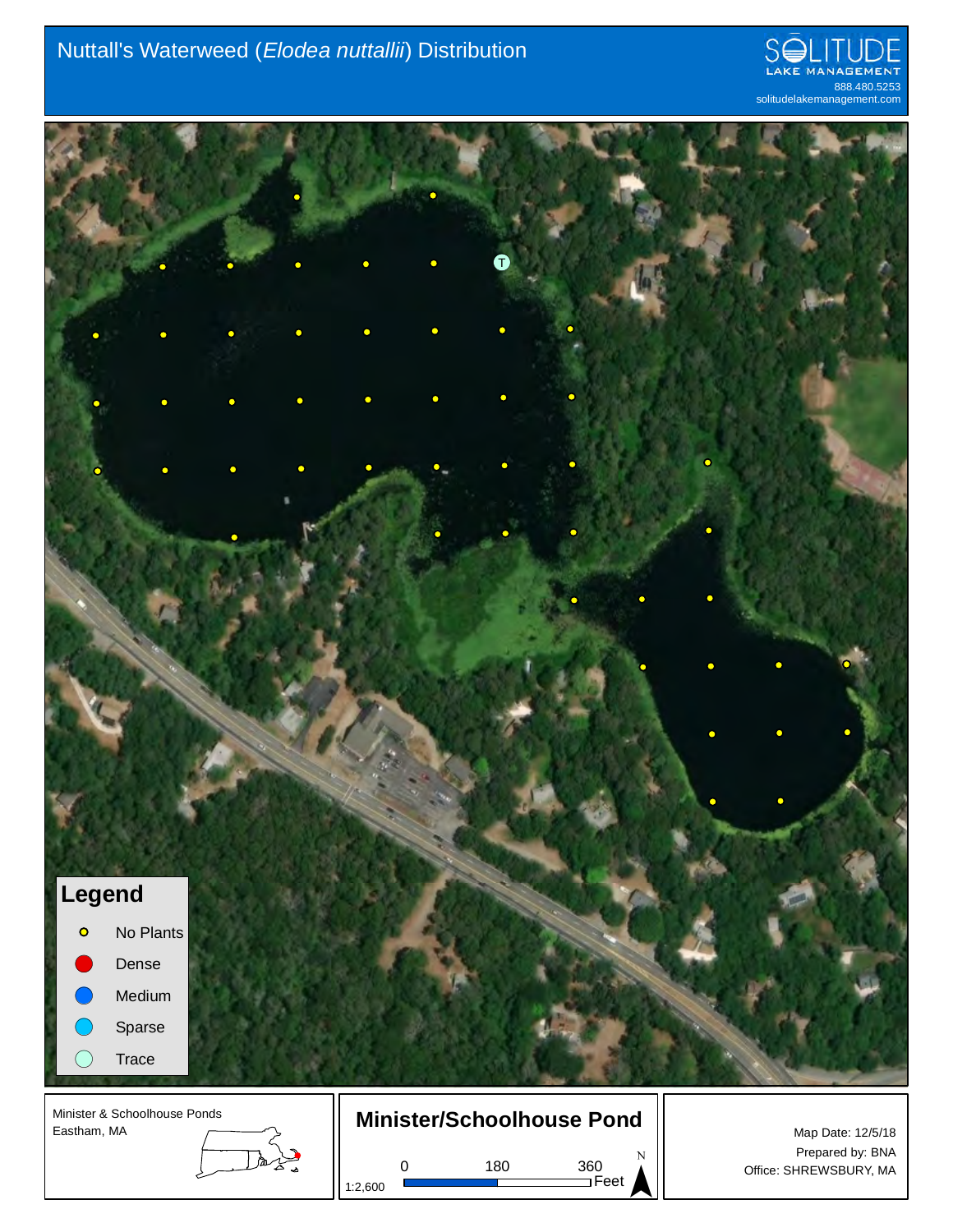## Aquatic Moss (*Fontinalis sp.*) Distribution





0 180 360 1:2,600

Feet

Prepared by: BNA Office: SHREWSBURY, MA ¯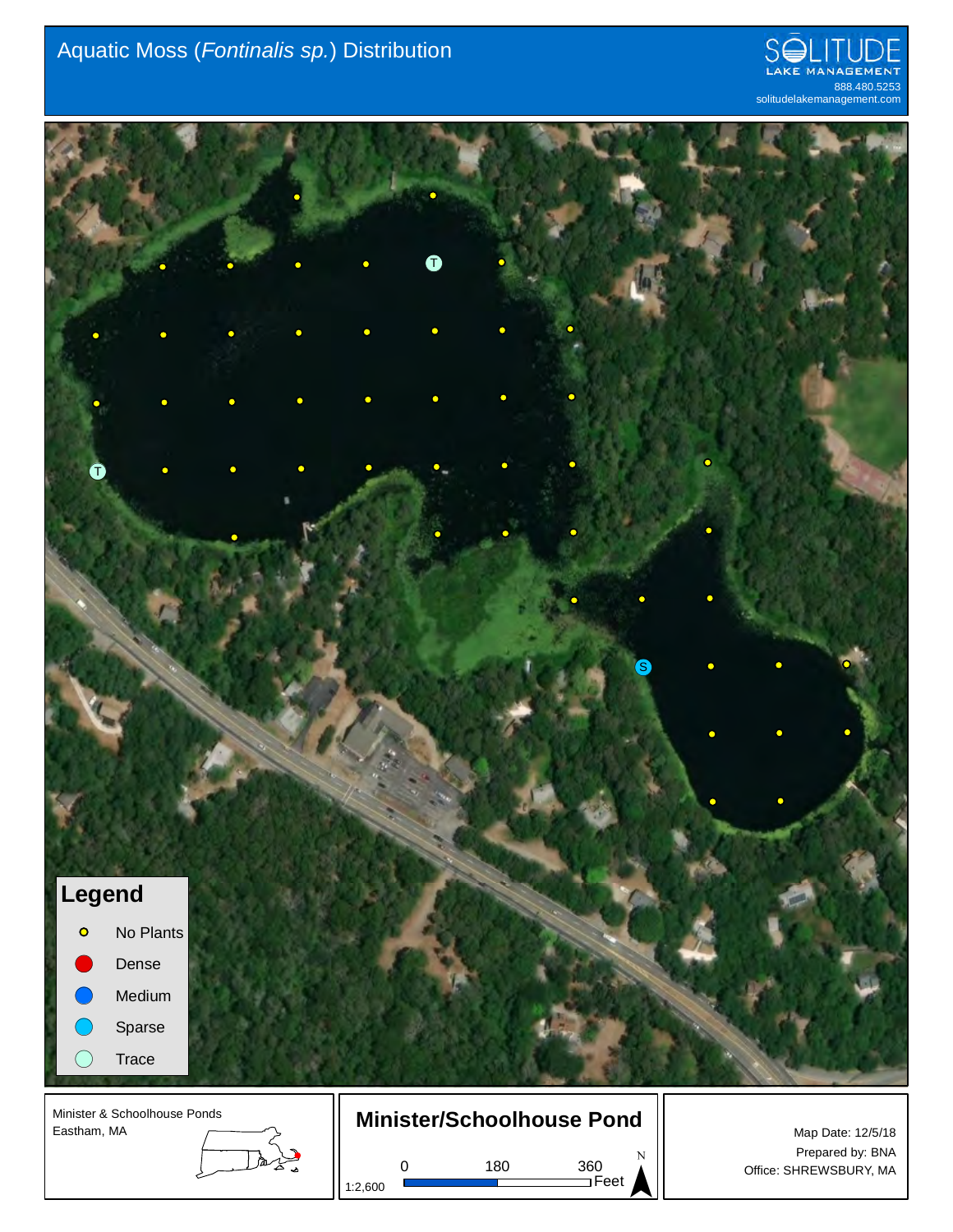## Farwell's Watermilfoil (*Myriophyllum farwellii*) Distribution





1:2,600

Feet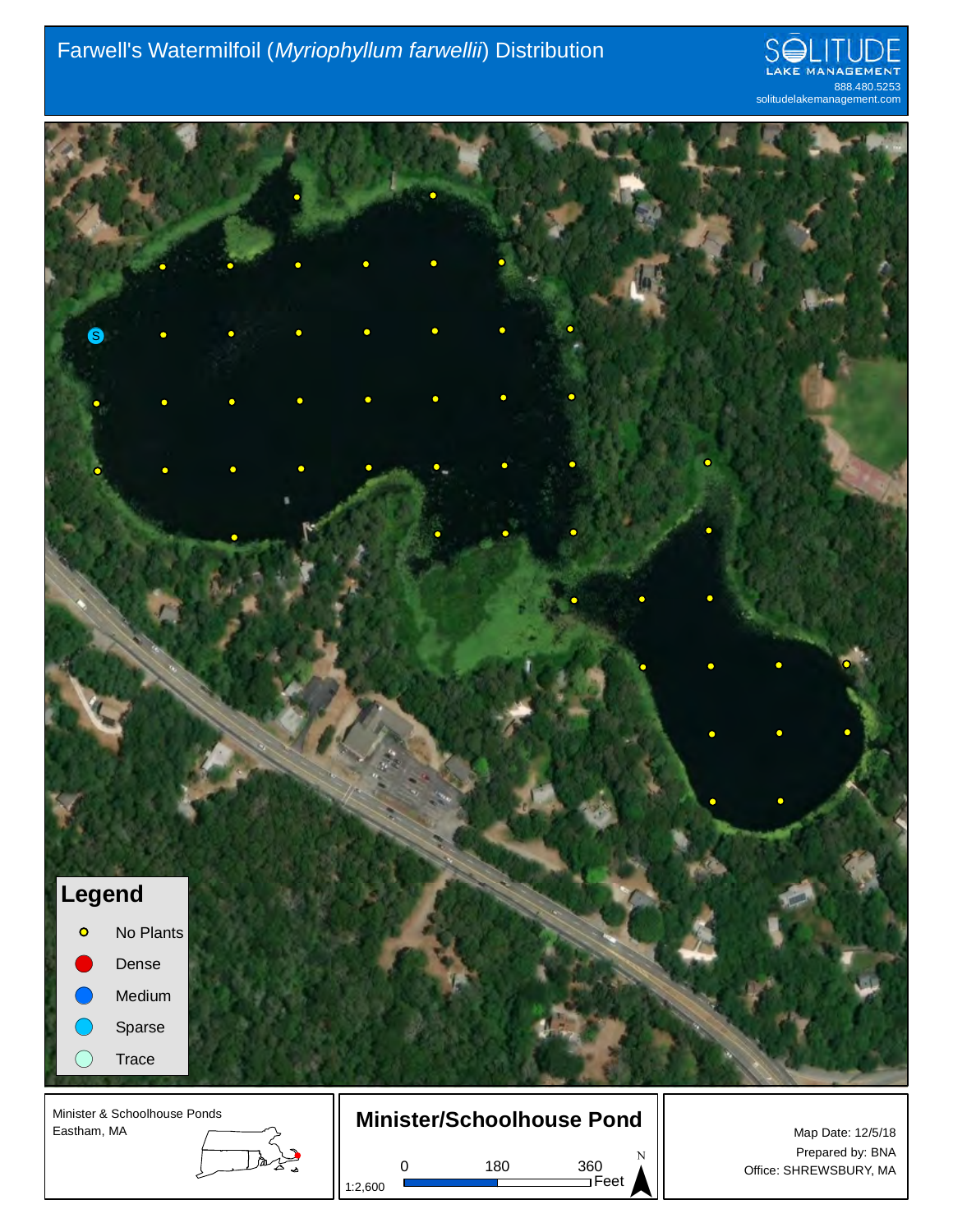### Northern Naiad (*Najas gracillima*) Distribution





0 180 360 1:2,600

Feet

Prepared by: BNA Office: SHREWSBURY, MA ¯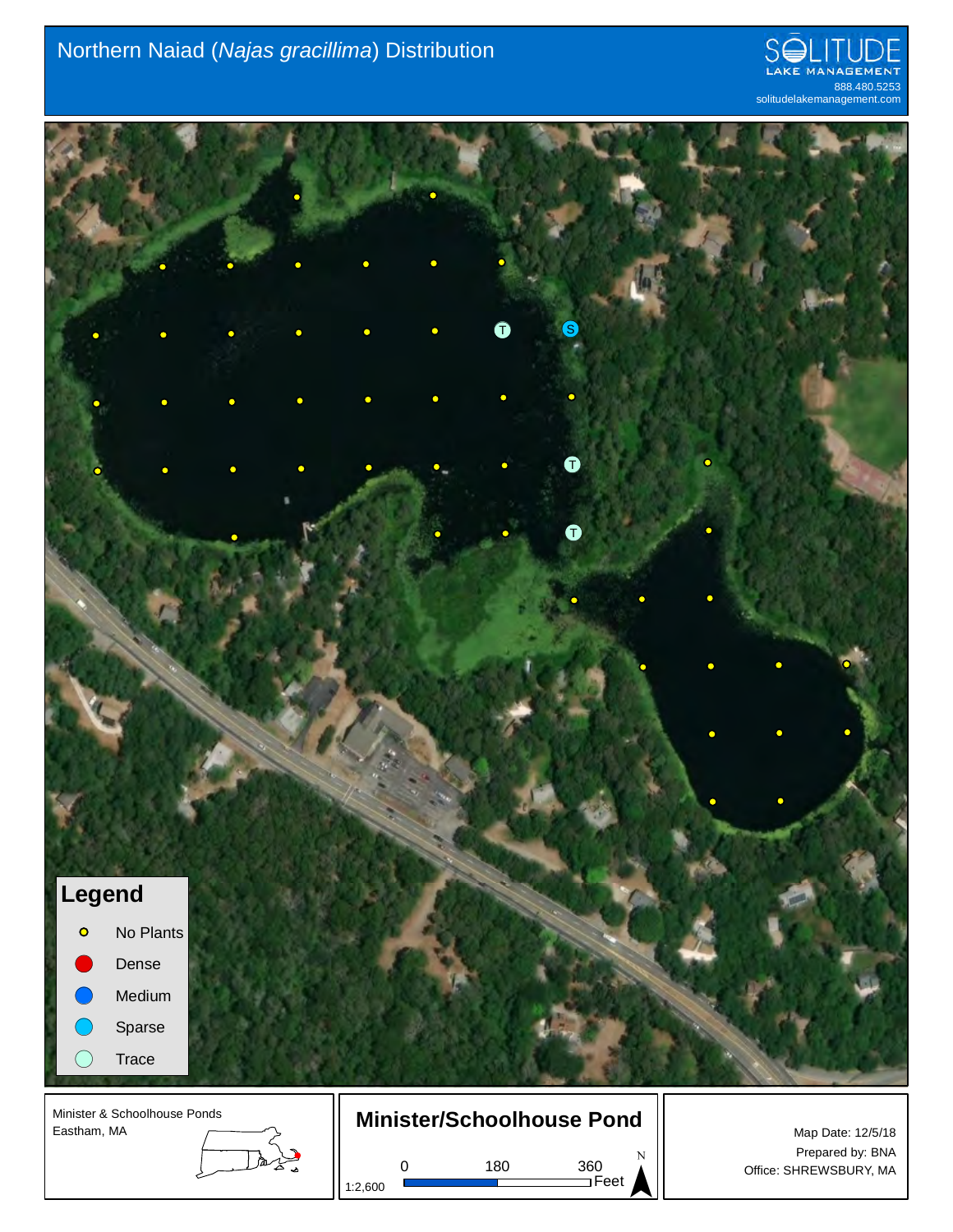### Yellow Waterlily ( *Nuphar variegata*) Distribution





1:2,600

0 180 360

Feet

Prepared by: BNA Office: SHREWSBURY, MA ¯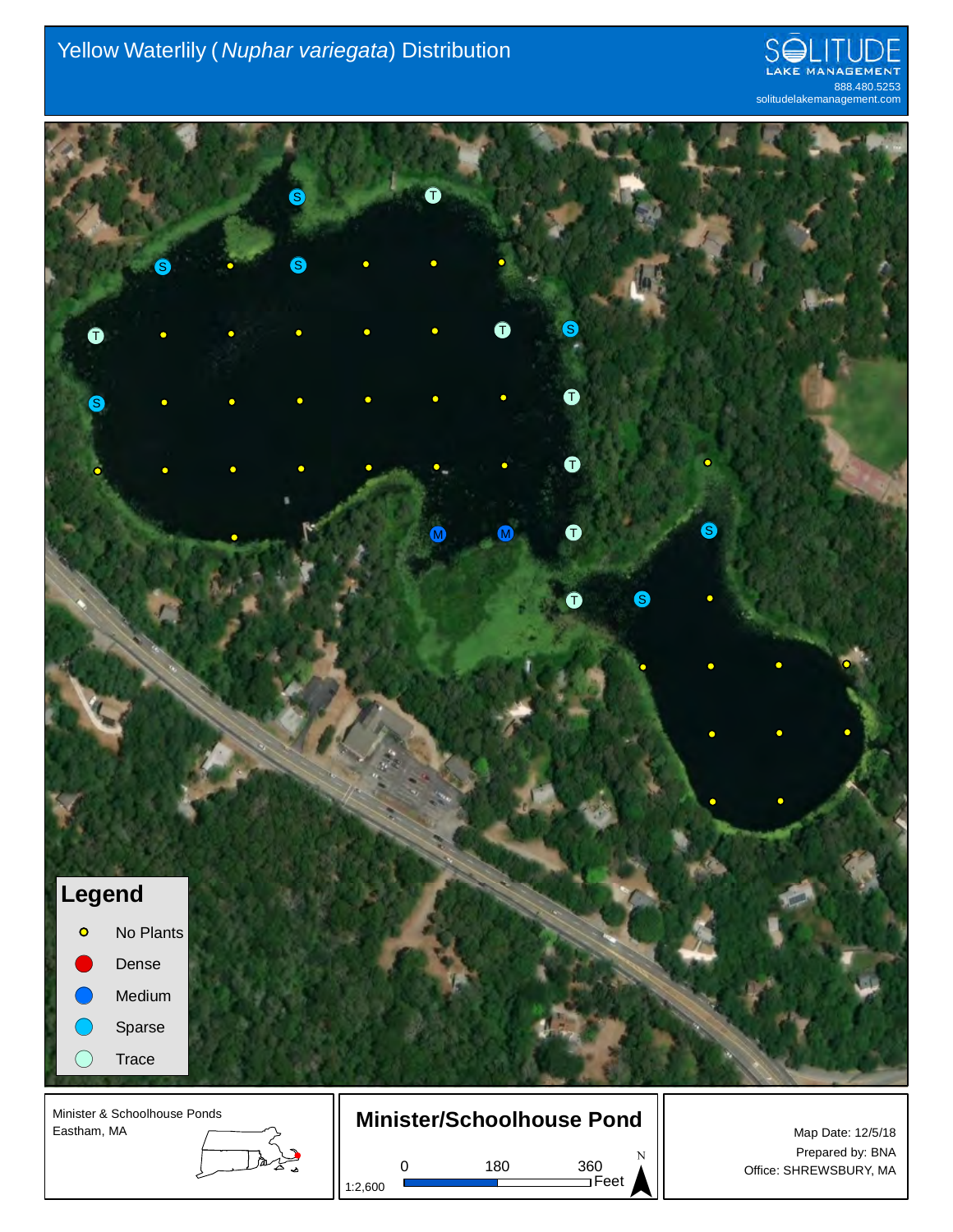### White Waterlily (*Nymphaea odorata*) Distribution

![](_page_26_Picture_1.jpeg)

![](_page_26_Picture_2.jpeg)

Artis

1:2,600

0 180 360

Feet

Map Date: 12/5/18 Prepared by: BNA Office: SHREWSBURY, MA ¯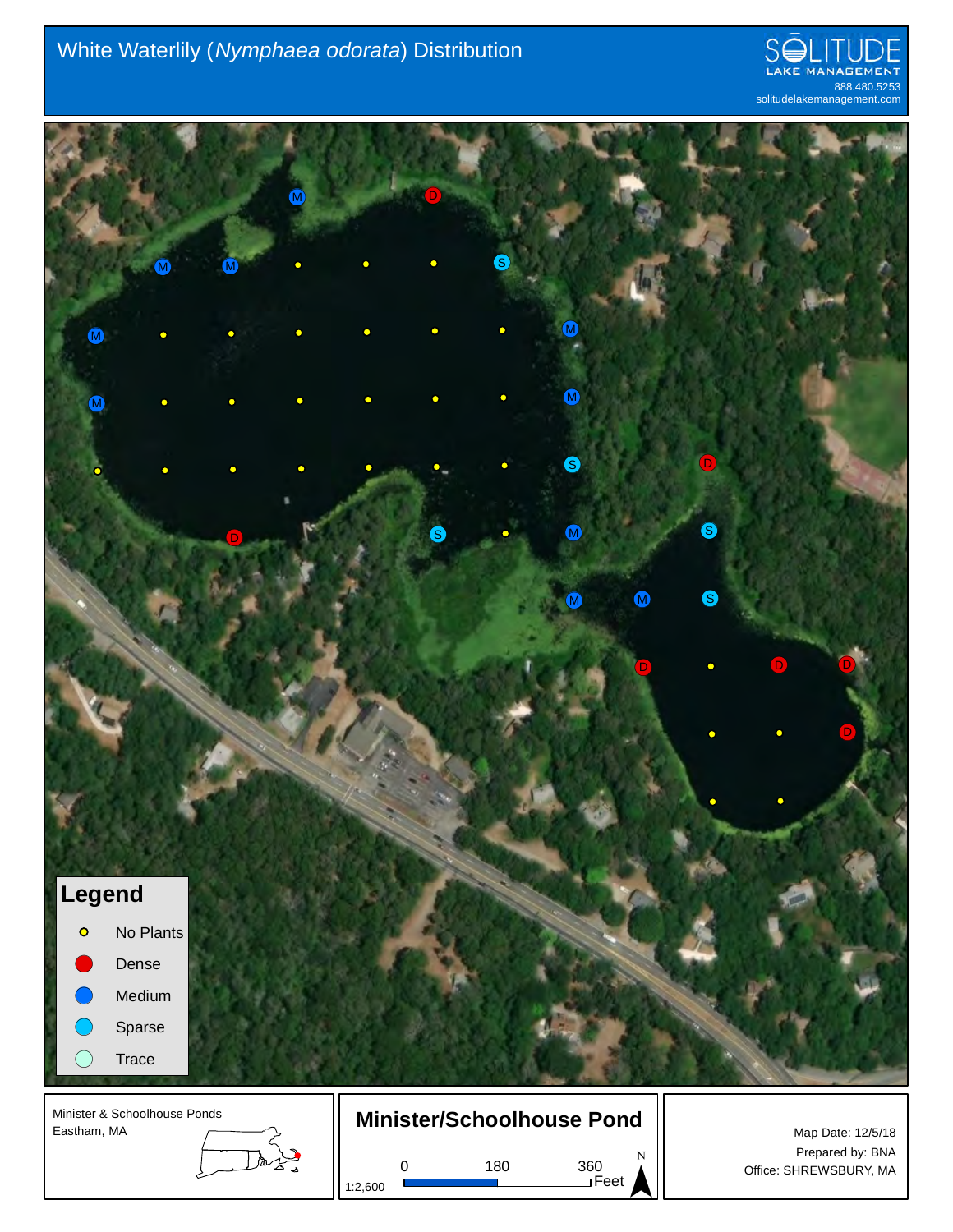### Floating Heart (*Nymphoides cordata*) Distribution

![](_page_27_Picture_1.jpeg)

![](_page_27_Picture_2.jpeg)

Minister & Schoolhouse Ponds Eastham, MA

## **Minister/Schoolhouse Pond**

0 180 360

1:2,600

Lladis<br>Lladis

Feet

Map Date: 12/5/18 Prepared by: BNA Office: SHREWSBURY, MA ¯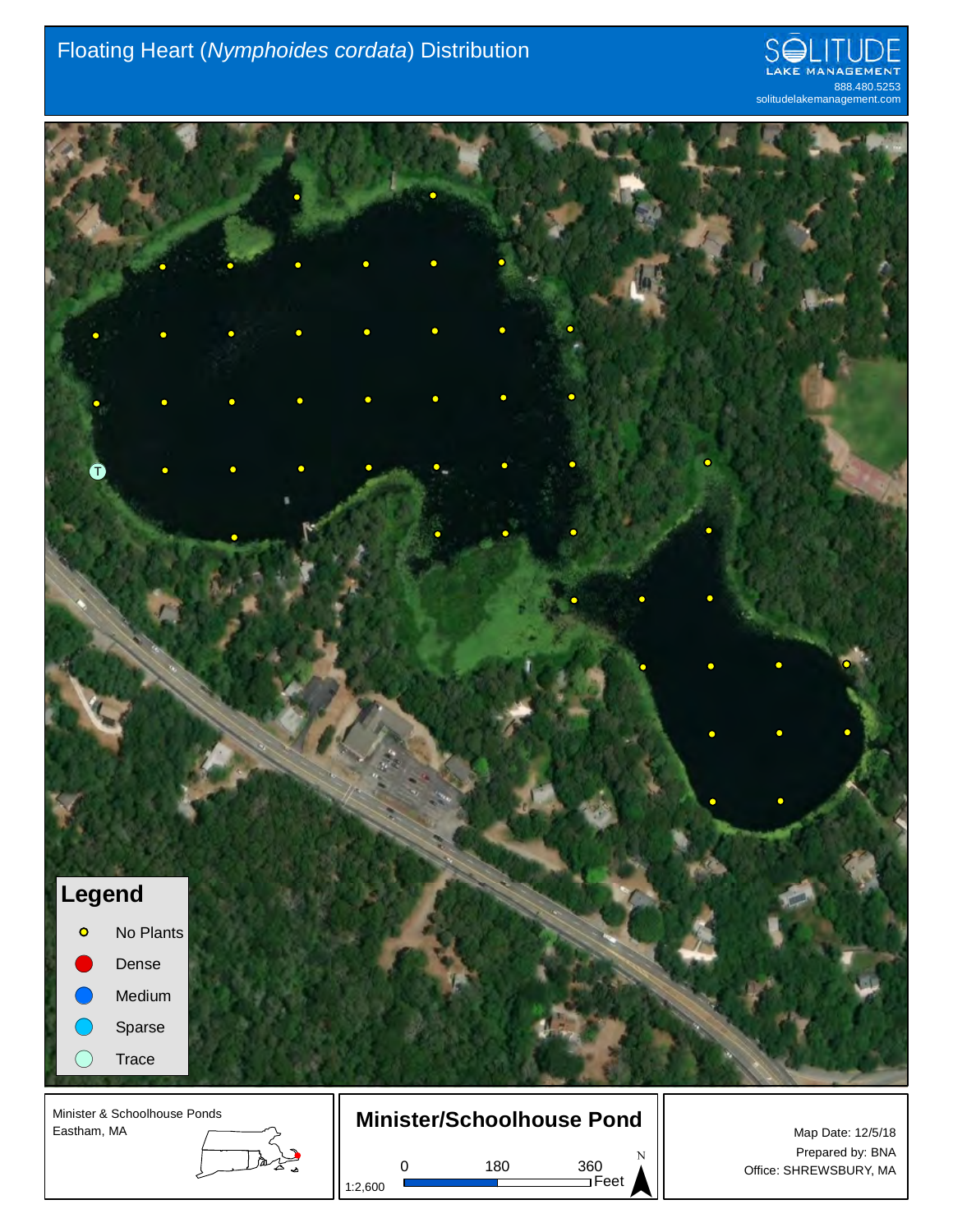### Thin-leaf Pondweed (*Potamogeton sp.*) Distribution

![](_page_28_Picture_1.jpeg)

![](_page_28_Picture_2.jpeg)

1:2,600

Feet

Office: SHREWSBURY, MA ¯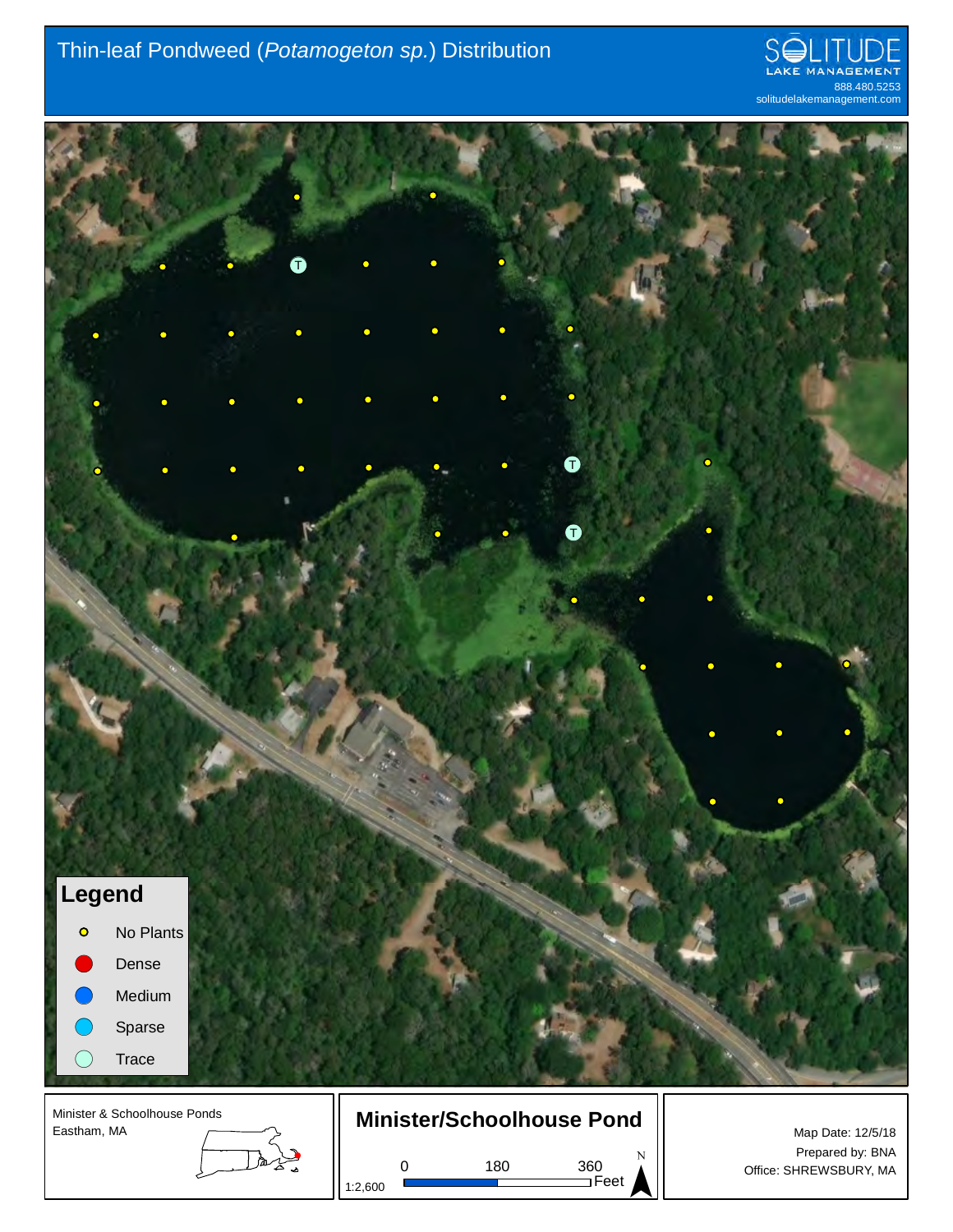### Ribbon-leaf Pondweed (*Potamogeton epihydrus*) Distribution

![](_page_29_Picture_1.jpeg)

![](_page_29_Picture_2.jpeg)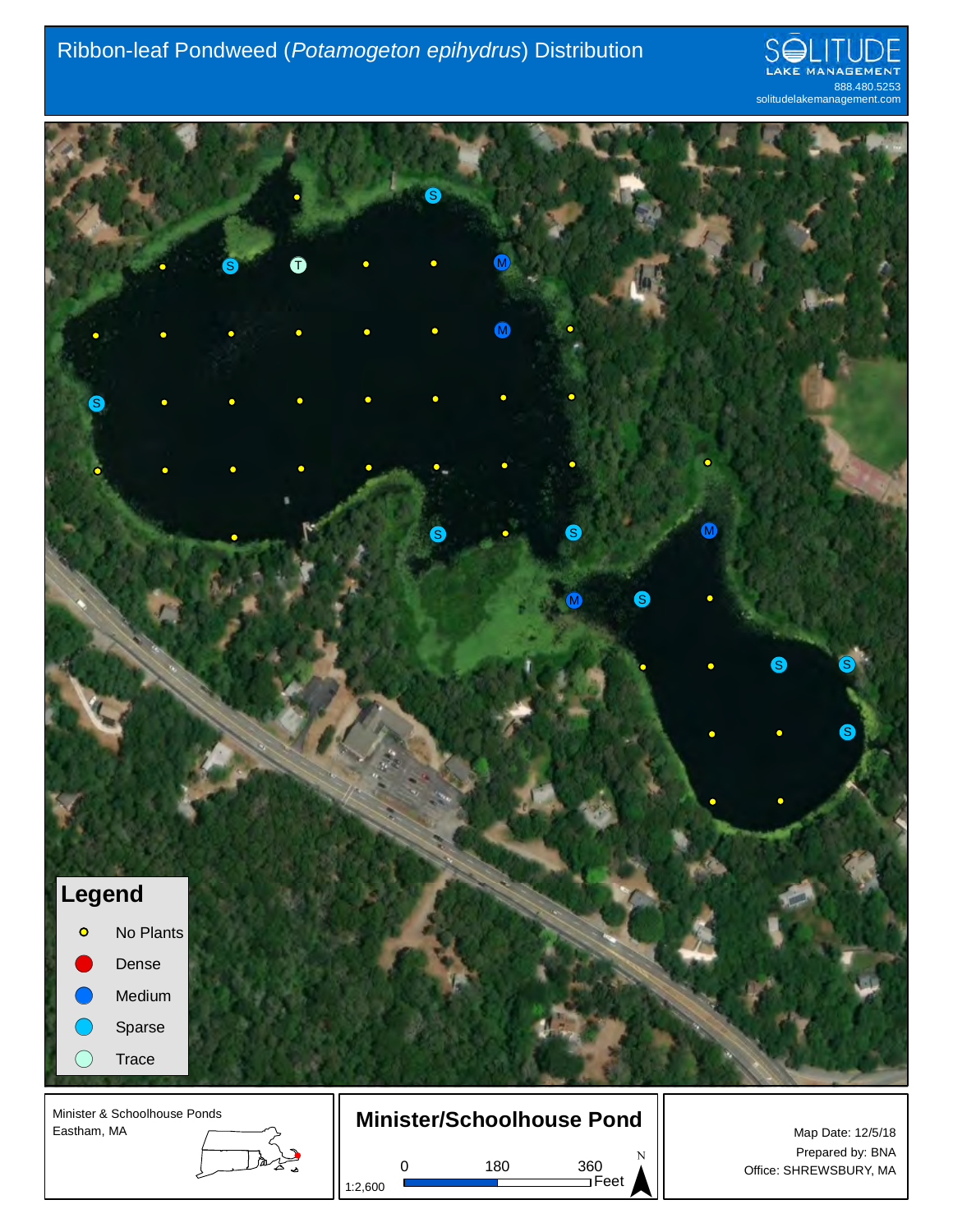### Humped Bladderwort (*Utricularia gibba*) Distribution

![](_page_30_Picture_1.jpeg)

![](_page_30_Picture_2.jpeg)

Lladis<br>Lladis 1:2,600

0 180 360

Feet

Prepared by: BNA Office: SHREWSBURY, MA ¯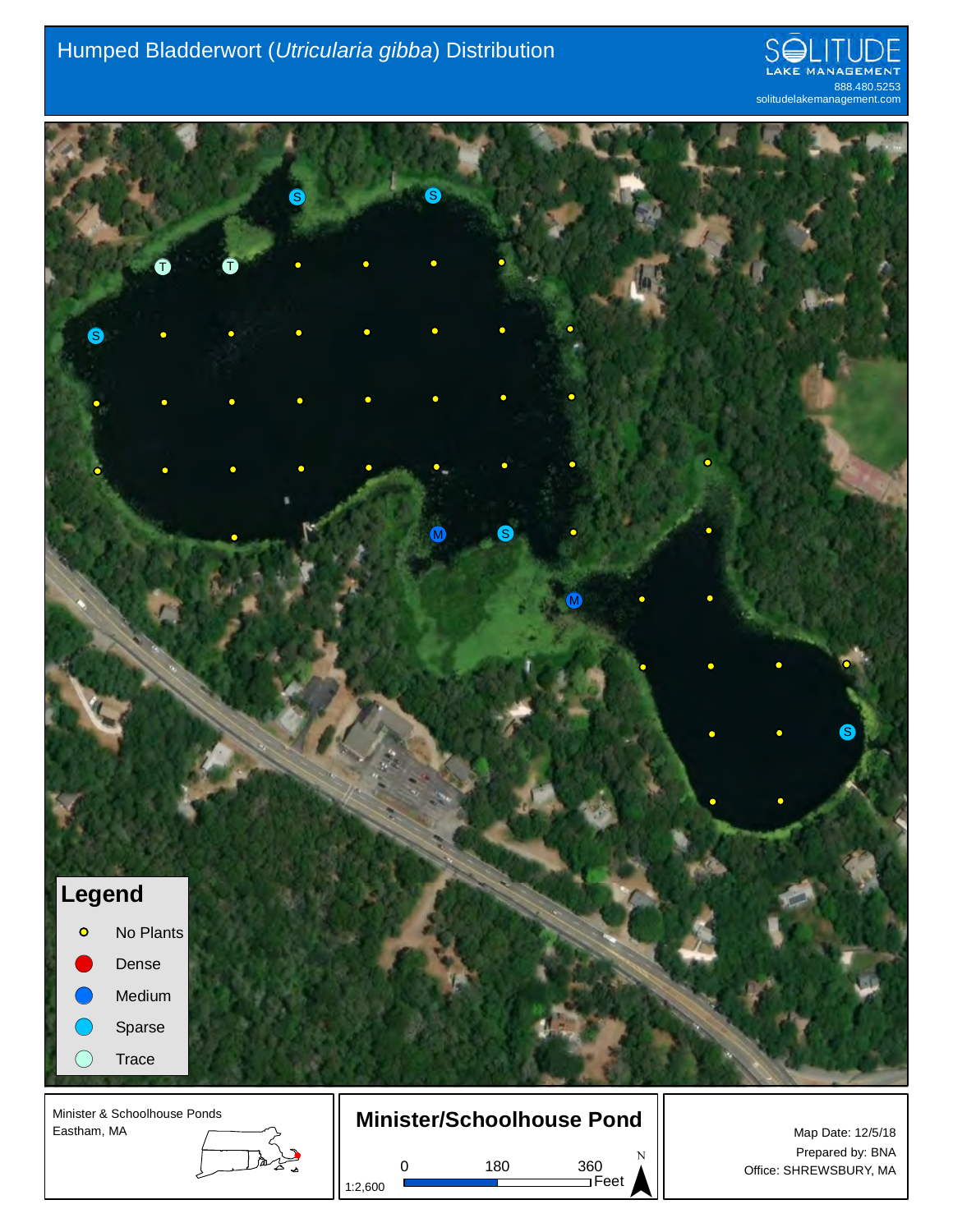### Lesser Bladderwort (*Utricularia minor*) Distribution

![](_page_31_Picture_1.jpeg)

![](_page_31_Picture_2.jpeg)

Eastham, MA

Lladis<br>Lladis

1:2,600

![](_page_31_Figure_5.jpeg)

0 180 360 Feet

Map Date: 12/5/18 Prepared by: BNA Office: SHREWSBURY, MA ¯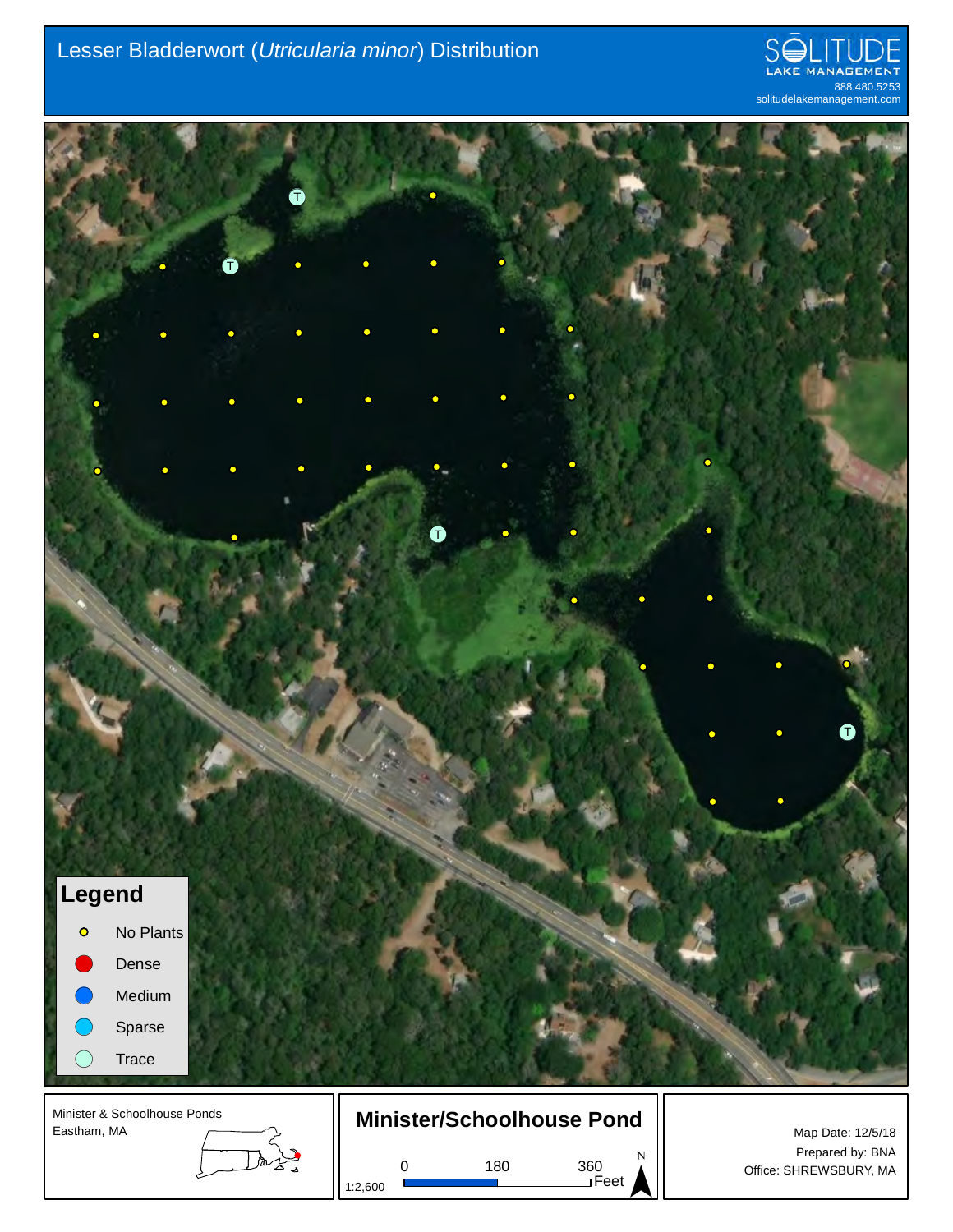### Whorled Bladderwort (*Utricularia purpurea*) Distribution

![](_page_32_Picture_1.jpeg)

![](_page_32_Picture_2.jpeg)

0 180 360 1:2,600

Feet

Prepared by: BNA Office: SHREWSBURY, MA ¯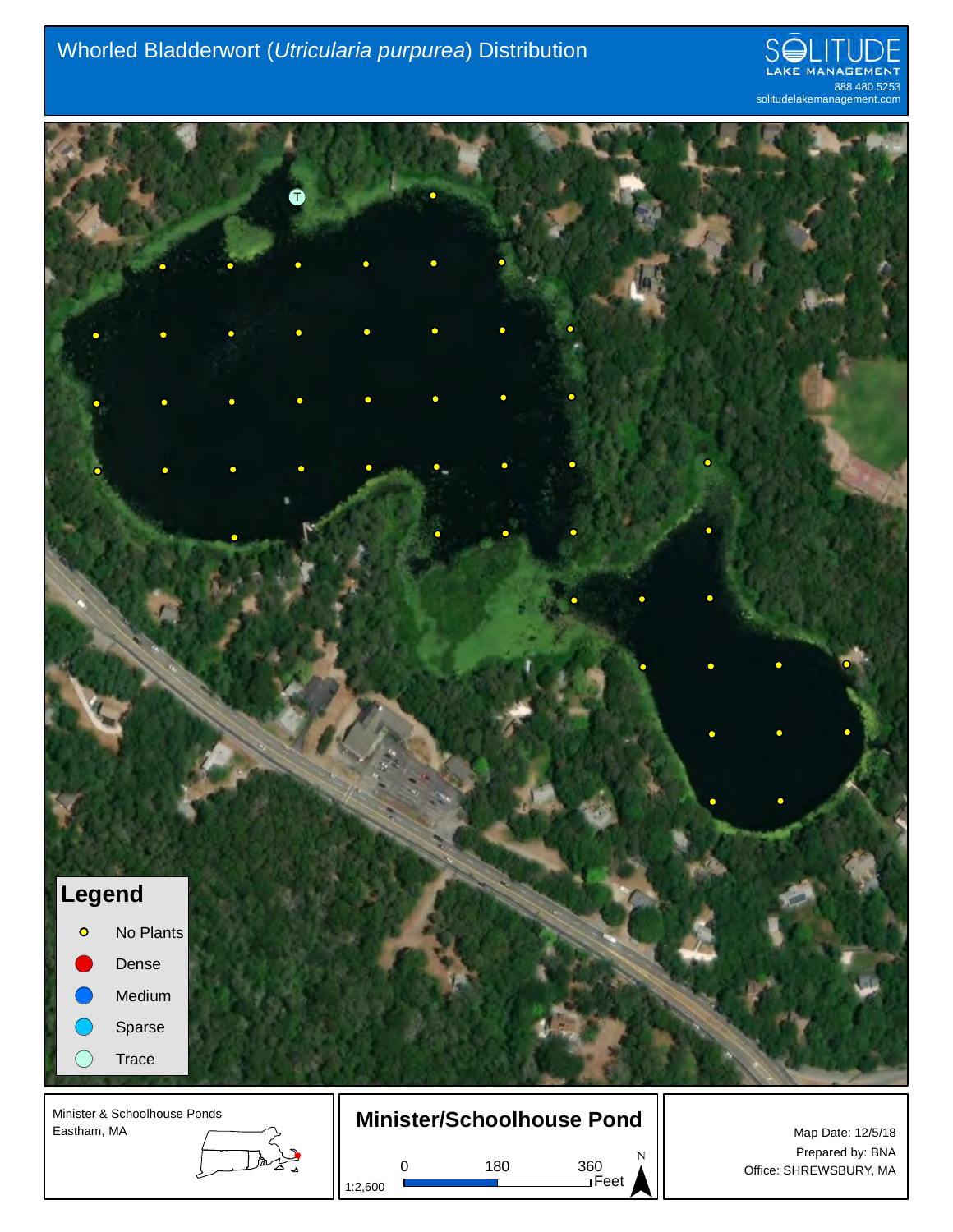### Little Floating Bladderwort (*Utricularia radiata*) Distribution

![](_page_33_Picture_1.jpeg)

![](_page_33_Picture_2.jpeg)

1:2,600

Feet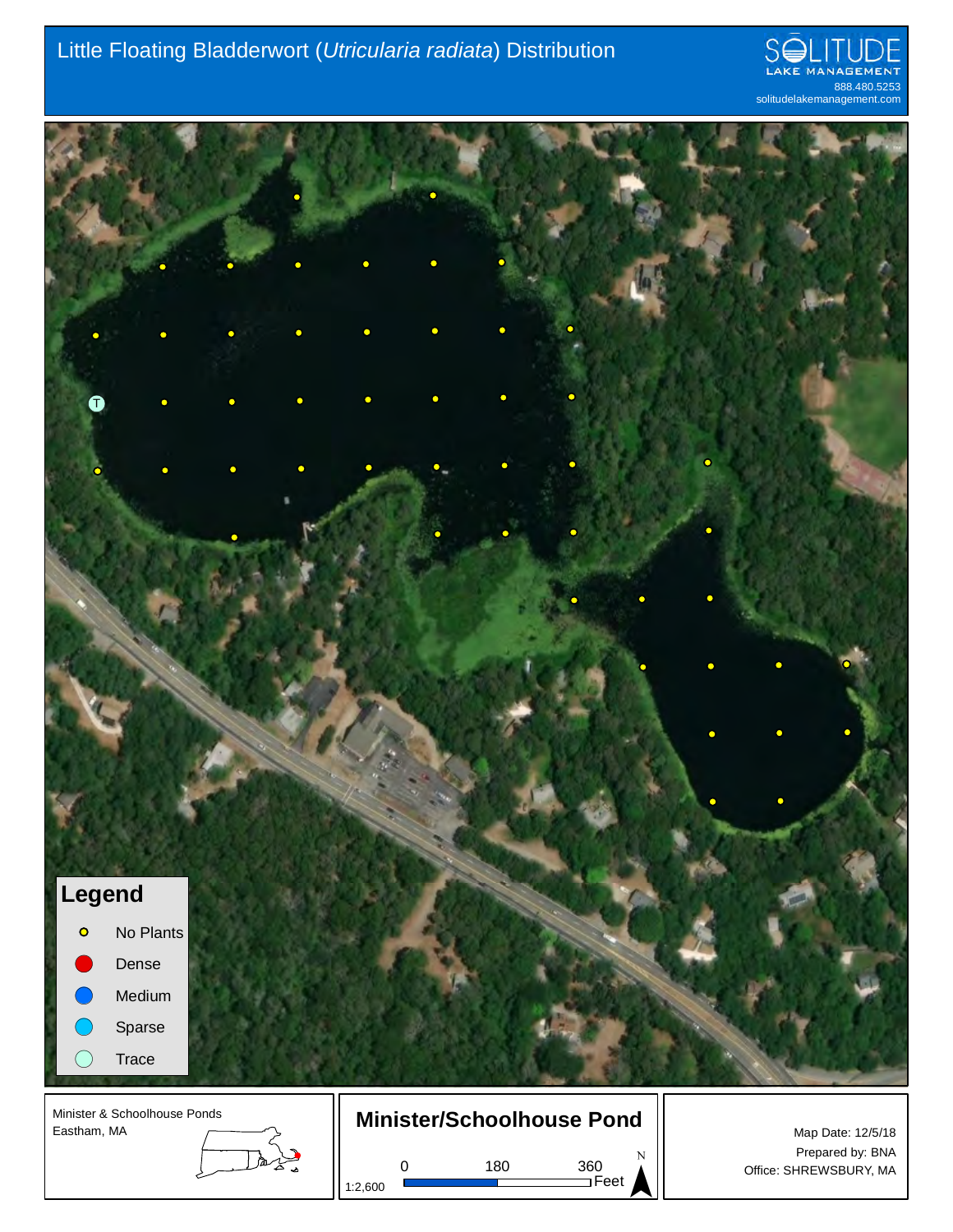### Common Bladderwort (*Utricularia vulgaris*) Distribution

![](_page_34_Picture_1.jpeg)

![](_page_34_Picture_2.jpeg)

1:2,600

Feet